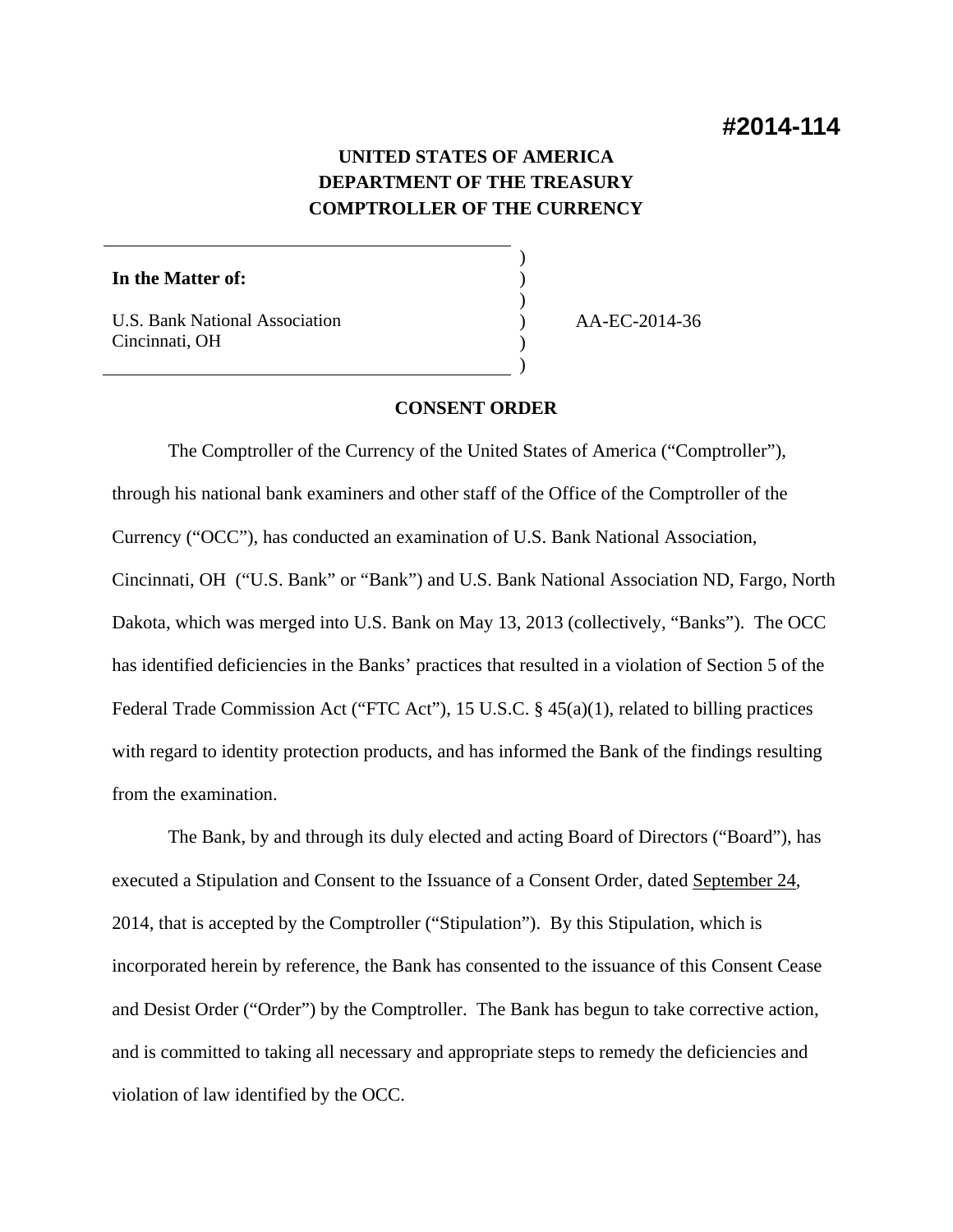### ARTICLE I

### COMPTROLLER'S FINDINGS

The Comptroller finds, and the Bank neither admits nor denies, the following:

(1) From February 2003 to February 2012, one or both Banks, pursuant to a contract, marketed identity protection products to the customers of the Banks on behalf of a third-party, Affinion Group, and its subsidiary, Trilegiant Corporation. The identity protection products included credit monitoring and credit report retrieval services.

(2) The Banks' customers who enrolled in the identity protection products were required to provide sufficient personal verification information or authorization before their credit bureau reports could be accessed. Customers of the identity protection products were provided the materials necessary to submit this information or authorization. Customers could not receive the credit monitoring and/or credit report retrieval services of the identity protection product in which he or she was enrolled until the information or authorization was submitted. For some customers, additional identifying information was needed in order for the third party to access the correct credit bureau reports at one or more credit bureaus related to the identity protection product customers.

(3) From February 2003 to August 2012, the third party billed identity protection product customers who were not receiving credit monitoring and/or credit report retrieval services for the full fee of the product, even though those customers were not receiving all of the credit monitoring and/or credit report retrieval services of the product.

(4) From February 2003 to August 2012, one or both Banks received a substantial portion of the fees paid by customers of the Banks for the identity protection products sold by the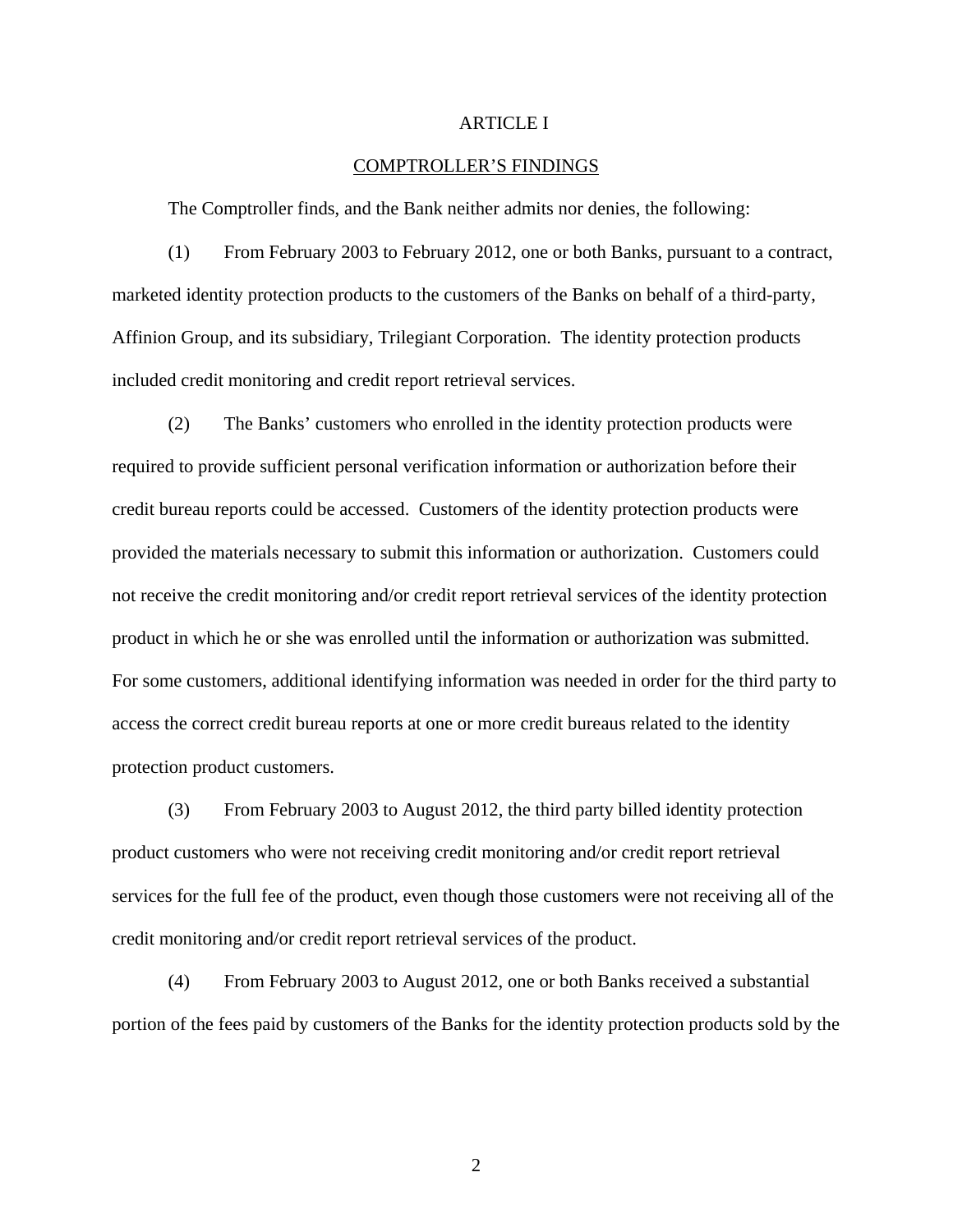third party, including fees paid by customers of the Banks who were not receiving the credit monitoring and/or credit report retrieval services.

(5) By reason of the foregoing billing practices for the identity protection products as described in Paragraphs (1) to (3) of this Article, the Banks engaged in unfair practices in violation of Section 5 of the FTC Act, 15 U.S.C. § 45(a)(1).

(6) The Banks' violation of Section 5 of the FTC Act caused substantial consumer injury or was likely to cause substantial consumer injury.

(7) The Banks' violation of Section 5 of the FTC Act are part of a pattern of misconduct that resulted in financial gain to the Banks.

(8) Pursuant to the authority vested in him by the Federal Deposit Insurance Act, as amended, 12 U.S.C. § 1818(b), the Comptroller hereby ORDERS that:

# ARTICLE II

#### COMPLIANCE COMMITTEE

(1) The Board shall appoint and maintain an active Compliance Committee of at least three directors that shall be responsible for monitoring and overseeing the Bank's compliance with the provisions of this Order. The Compliance Committee shall maintain minutes of its meetings at which compliance with this Order is discussed.

(2) Within one hundred twenty (120) days of the effective date of this Order, and thereafter within thirty (30) days after the end of each quarter, the Compliance Committee shall submit a written progress report to the Board setting forth in detail the actions taken to comply with each Article of this Order, and the results and status of those actions.

(3) Upon receiving the Compliance Committee's report, the Board shall forward a copy of the report, with any additional comments by the Board, to the Deputy Comptroller for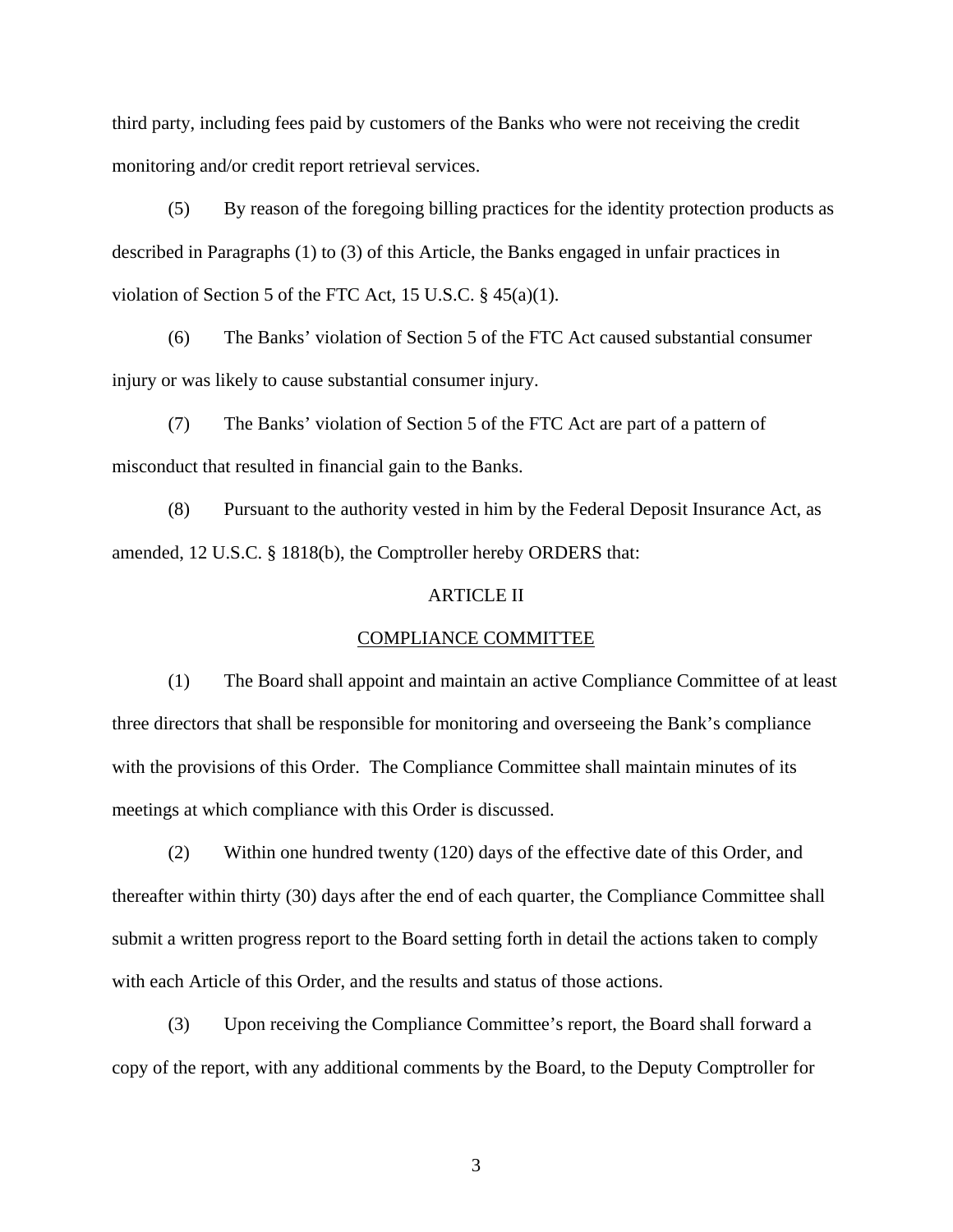Large Bank Supervision ("Deputy Comptroller") and the Examiner-in-Charge within ten (10) days of the first Board meeting following receipt of such report, unless additional time is granted by the Examiner-in-Charge through a written determination of no supervisory objection.

# ARTICLE III

## COMPREHENSIVE ACTION PLAN

(1) Within ninety (90) days of this Order, the Bank shall submit to the Deputy

Comptroller and Examiner-in-Charge, for review and written determination of no supervisory objection by the Deputy Comptroller, an acceptable plan containing a complete description of the actions that are necessary and appropriate to achieve compliance with Articles IV through VII of this Order ("Action Plan"). In the event the Deputy Comptroller asks the Bank to revise the Action Plan, the Bank shall promptly make necessary and appropriate revisions and resubmit the Action Plan to the Deputy Comptroller and Examiner-in-Charge for review and determination of no supervisory objection by the Deputy Comptroller.

(2) The Action Plan shall specify timelines for completion of each of the requirements of Articles IV through VII of this Order. The timelines in the Action Plan shall be consistent with any deadlines set forth in this Order, unless modified by written agreement with the Deputy Comptroller.

(3) Upon receiving written notice of no supervisory objection from the Deputy Comptroller, the Board shall ensure that the Bank implements and thereafter adheres to the Action Plan. Following implementation of the Action Plan, the Bank shall not take any action that will cause a significant deviation from, or material change to the Action Plan, unless and until the Bank has received a prior written determination of no supervisory objection from the Deputy Comptroller.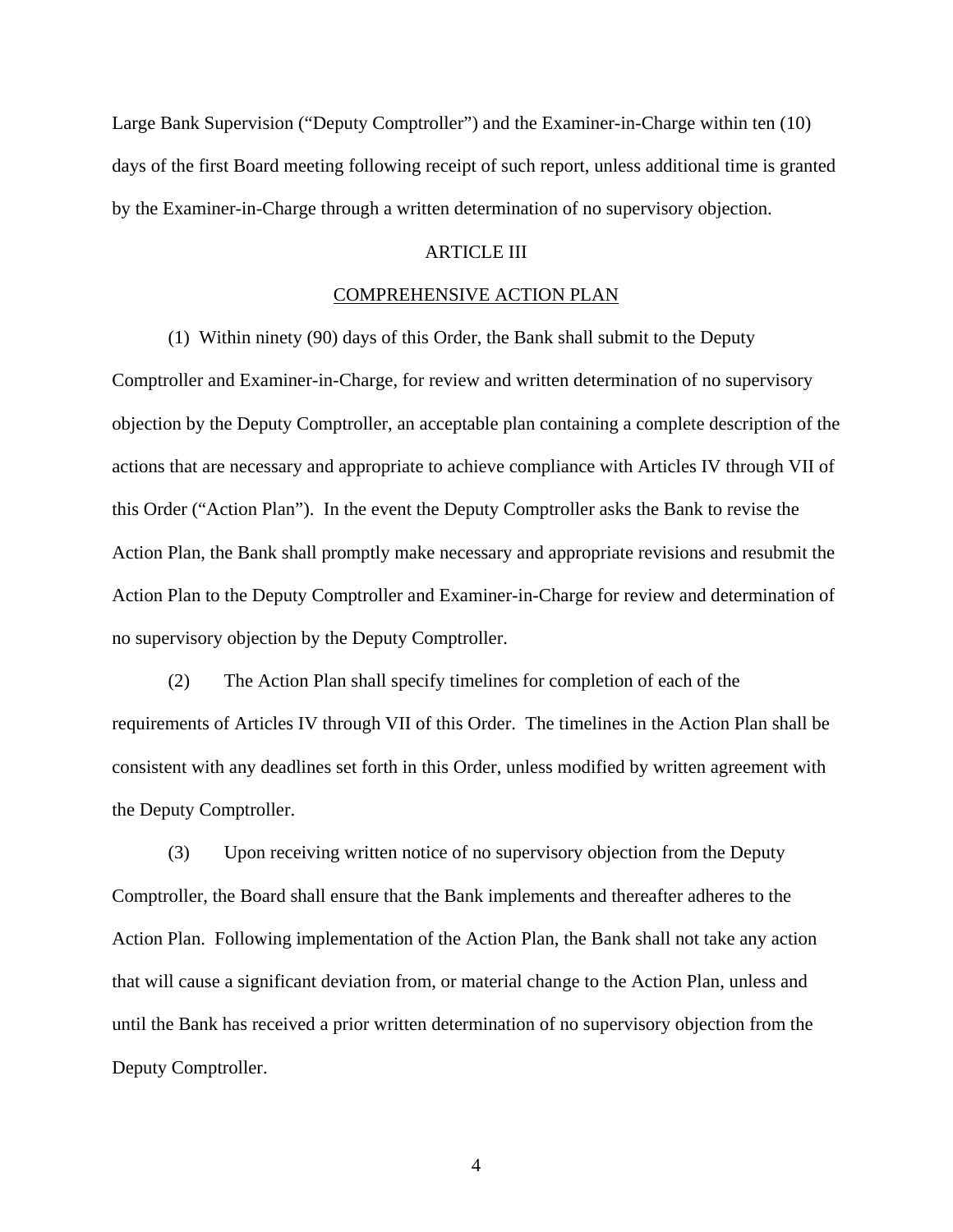(4) The Board shall ensure that the Bank achieves and thereafter maintains compliance with this Order, including, without limitation, successful implementation of the Action Plan. The Board shall further ensure that, upon implementation of the Action Plan, the Bank achieves and maintains a program to comply with Section 5 of the FTC Act, and its implementing regulations with respect to Third Parties as defined in Article VII(1). In each instance in this Order in which the Board is required to ensure adherence to or undertake to perform certain obligations of the Bank, it is intended to mean that the Board shall:

- (a) Require timely reporting by Bank management of such actions directed by the Board to be taken under this Order;
- (b) Follow-up on any non-compliance with such actions in a timely and appropriate manner; and
- (c) Require corrective action be taken in a timely manner for any noncompliance with such actions.

### ARTICLE IV

# CONSUMER REIMBURSEMENT FOR UNFAIR BILLING PRACTICES

(1) The Bank shall make full reimbursement, as defined in Paragraph (3) of this Article, in accordance with the Reimbursement Plan required by Article V of this Order, to all Eligible Customers as defined in Paragraph (2) of this Article.

- (2) For the purposes of this Order, the following definitions shall apply:
	- (a) "Eligible Customer" is any Identity Protection Customer who, between February 2003 and February 2012, enrolled in an Identity Protection Product and who was Unprocessable during any portion of his or her enrollment.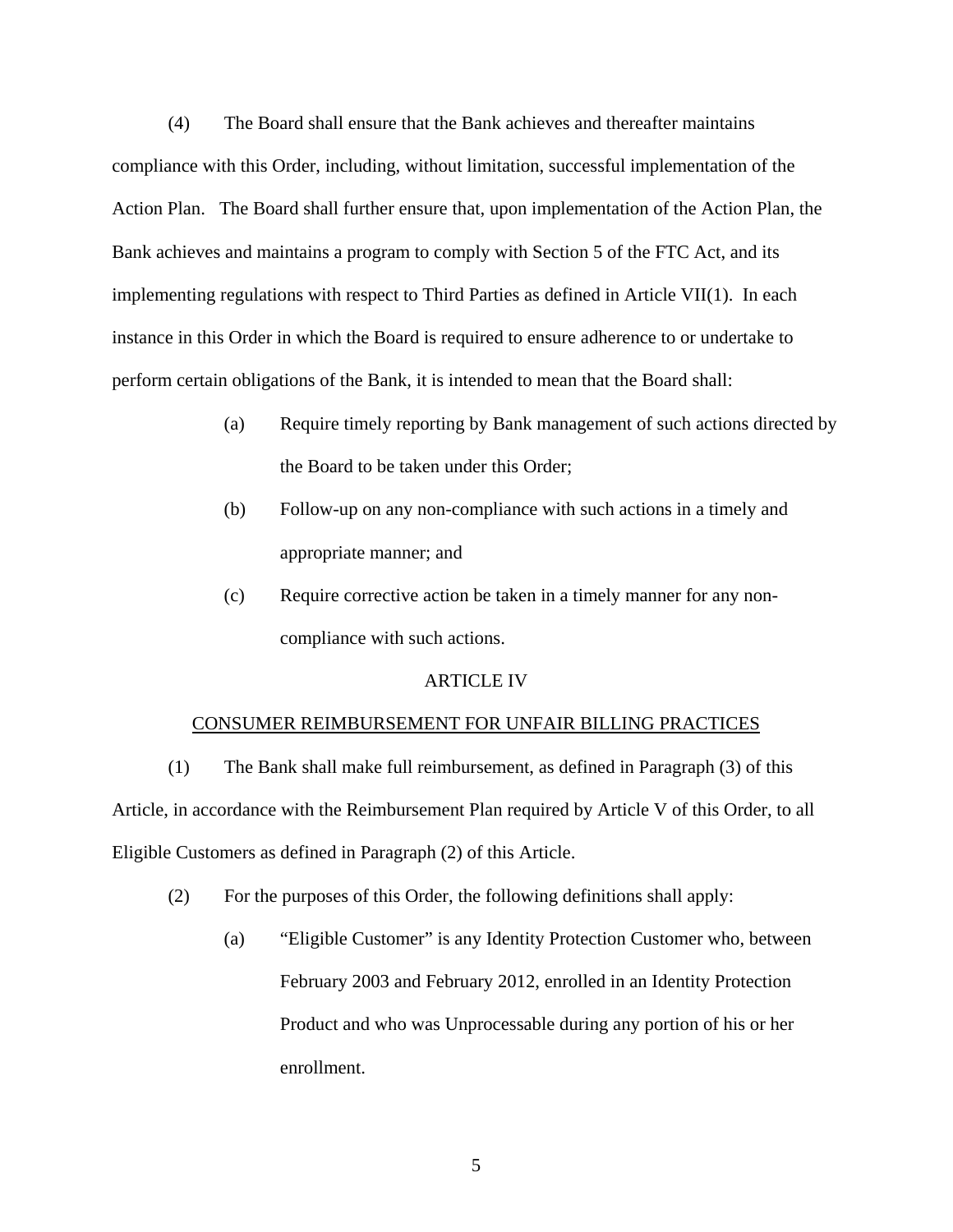- (b) "Identity Protection Customer" is a customer of the Banks who enrolled in an Identity Protection Product.
- (c) "Identity Protection Product" refers to two identity protection products, "PrivacyGuard" and "IdentitySecure," which included credit monitoring and credit report retrieval services and were marketed to the Banks' customers pursuant to an arrangement by which the Banks' marketing referred customers to the third party, which marketed, sold, serviced, and fulfilled the products.
- (d) "Identity Protection Vendor" refers to the third party, Affinion Benefits Group, through its subsidiary, Trilegiant Corporation, which provided marketing, sales, delivery, servicing, and/or fulfillment of Identity Protection Products to the Banks' customers.
- (e) "Product Fees" are the fees charged by the Identity Protection Vendor for an Identity Protection Product.
- (f) "Reimbursement End Date" is the date on which the Eligible Customer's Unprocessable status ended or billing ceased.
- (g) "Reimbursement Start Date" is the date on which the Eligible Customer first entered Unprocessable status.
- (h) "Unprocessable" refers to the status of an Identity Protection Customer who, at a given time, was being billed for an Identity Protection Product but was not receiving all the credit monitoring and/or credit report retrieval benefits of the product.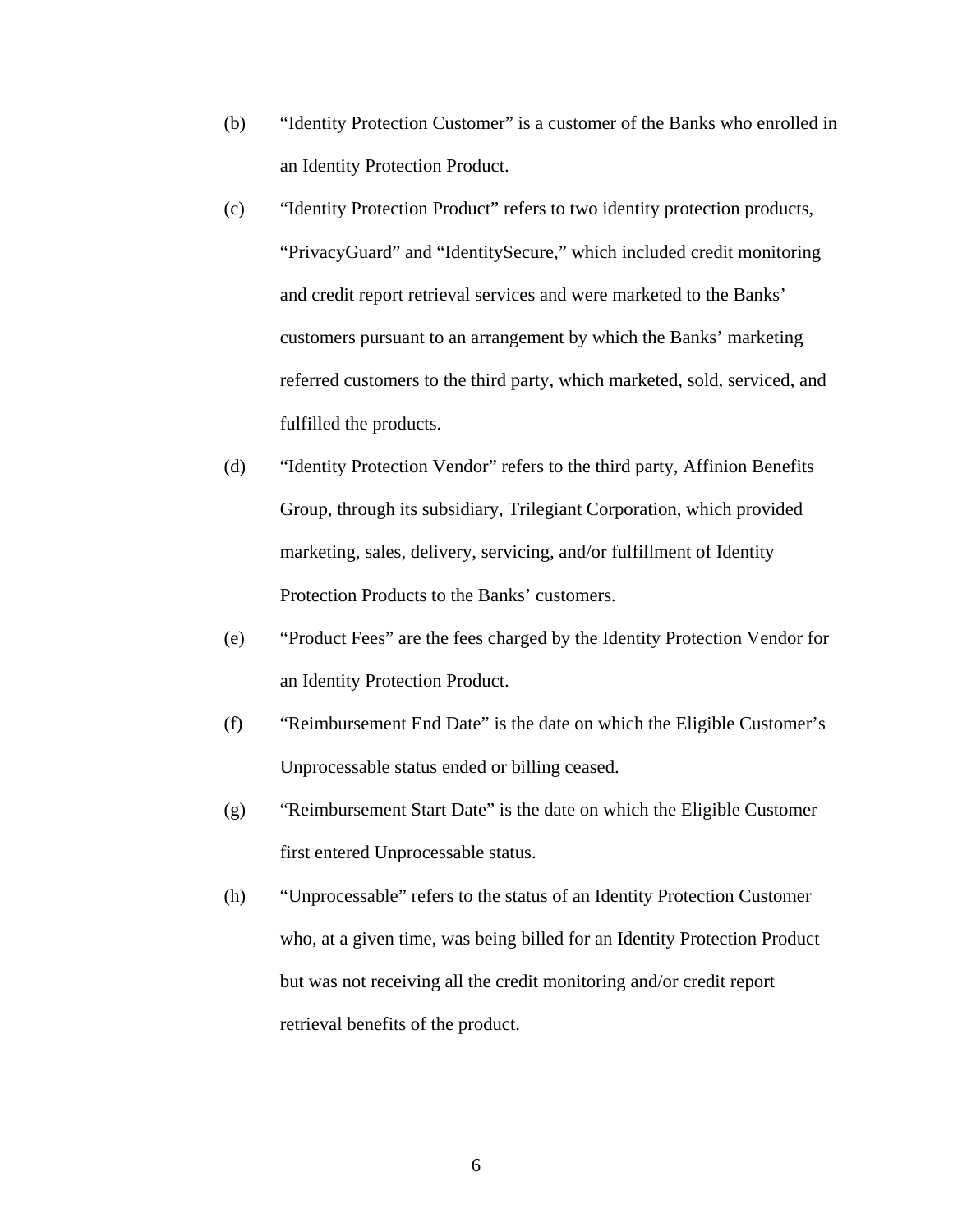(3) The reimbursement amount paid to each Eligible Customer shall include, as applicable to each Eligible Customer:

- (a) The sum of:
	- (i) The full amount of Product Fees paid by an Eligible Customer from his or her Reimbursement Start Date through his or her Reimbursement End Date;
	- (ii) The full amount of the estimated over-limit fees, as calculated pursuant to the methodology in the Reimbursement Plan, paid by an Eligible Customer from his or her Reimbursement Start Date through his or her Reimbursement End Date because the amount of the Product Fees resulted in the Eligible Customer exceeding his or her credit limit; and
	- (iii) The amount of the estimated finance charges, as calculated pursuant to the methodology in the Reimbursement Plan, paid by an Eligible Customer on Product Fees from his or her Reimbursement Start Date through his or her Reimbursement End Date.
- (b) Less any amount that was a previous refund of the fees and charges described above in section (a) of this paragraph.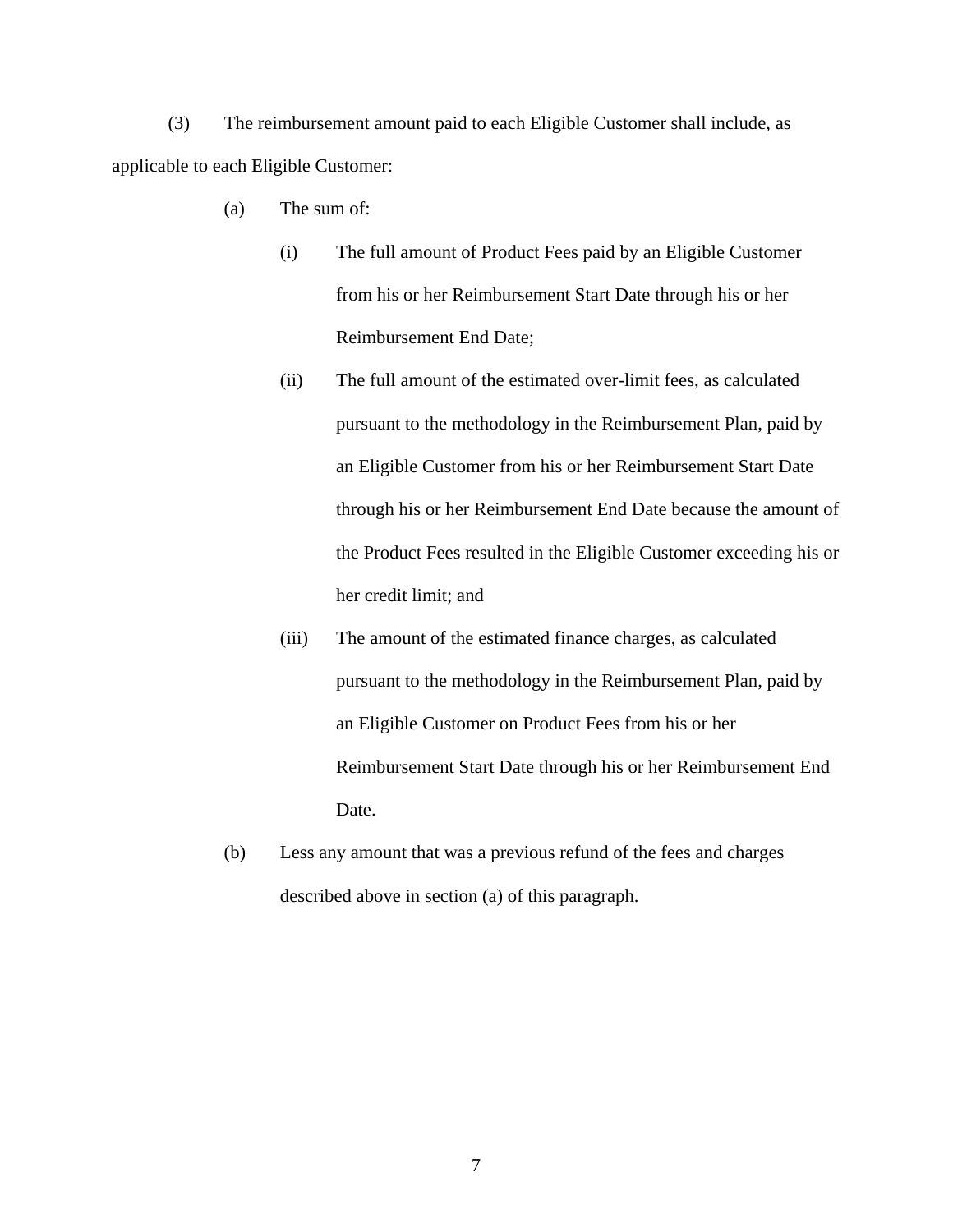### ARTICLE V

### REIMBURSEMENT PLAN

(1) Within ninety (90) days of this Order, the Bank shall develop a Board-approved reimbursement plan ("Reimbursement Plan") and submit it to the Deputy Comptroller for prior determination of no supervisory objection. The Reimbursement Plan shall include the following:

- (a) A description of the methods used and the time necessary to compile a list of potential Eligible Customers.
- (b) A description of the methods used to calculate the amount of reimbursement to be paid to each Eligible Customer as required by Article IV.
- (c) A description of the procedures for issuance and tracking of reimbursement payments to Eligible Customers.
- (d) With regard to Eligible Customers who receive the reimbursement required by Article IV of this Order in the form of a credit to their Bank credit card account, a description of procedures:
	- (i) for reporting updated balances, as applicable, to each credit reporting agency to which the Banks had previously furnished balance information for the account; and
	- (ii) with regard to accounts sold to unaffiliated third parties, for requesting such third parties to report updated balances, as applicable, to each credit reporting agency to which the Banks or the third party had previously furnished balance information for the account.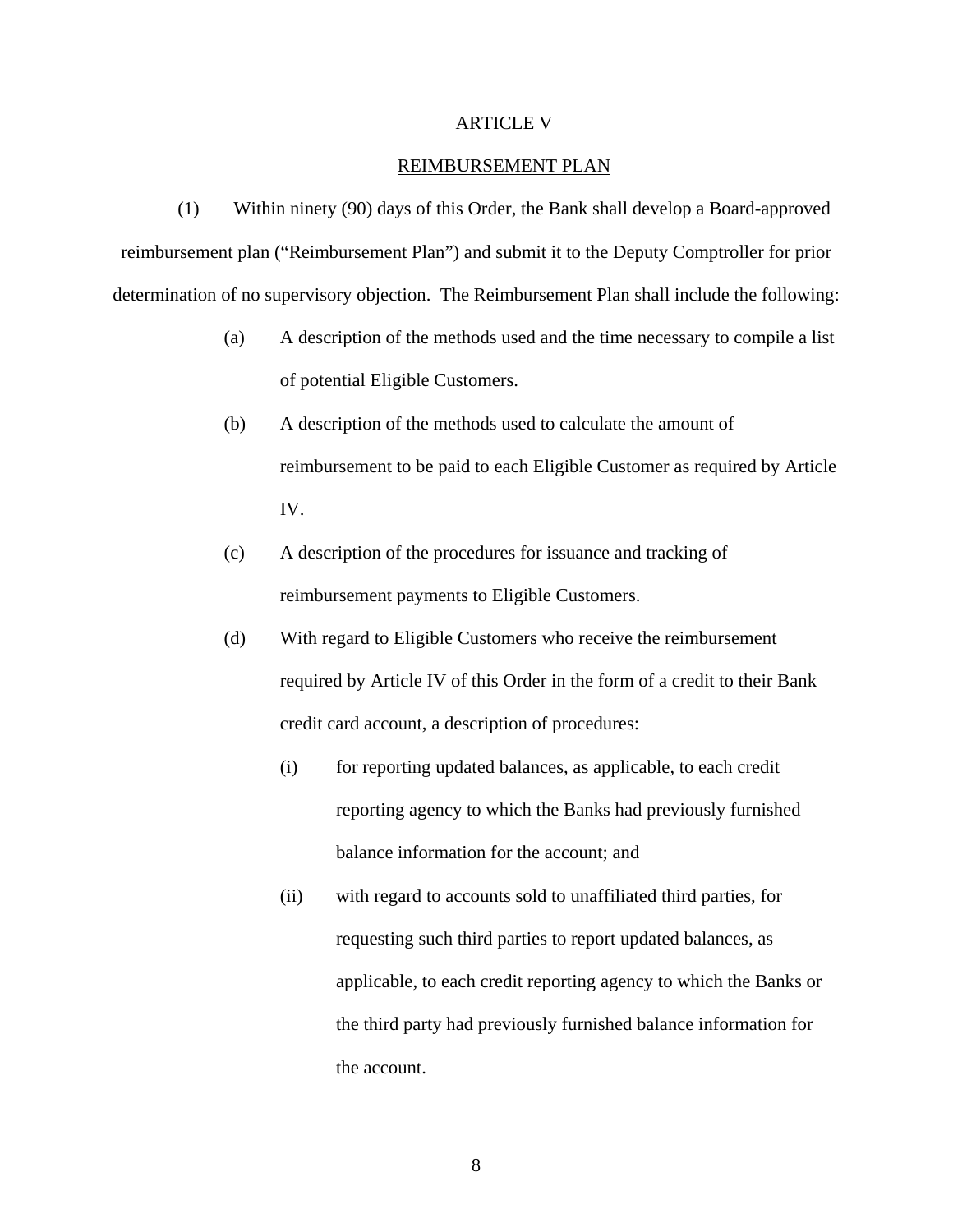(e) A description of the procedures for monitoring compliance with the Reimbursement Plan.

(2) Upon receipt of a determination of no supervisory objection to the Reimbursement Plan, the Board shall ensure that the Bank implements and adheres to the Reimbursement Plan. Any proposed changes to or deviations from the approved Reimbursement Plan shall be submitted in writing to the Deputy Comptroller for prior supervisory review and non-objection.

### **ARTICLE VI**

#### ASSESSMENT OF REIMBURSEMENT

(1) Within ninety (90) days from the completion of reimbursement under the Reimbursement Plan, as detailed in Article V, the Bank's Internal Audit shall review and assess compliance with the terms of the Reimbursement Plan ("Reimbursement Review").

(2) The Reimbursement Review shall include an assessment of the Reimbursement Plan and the methodology used to determine the population of Eligible Customers, the amount of reimbursement for each Eligible Customer, the procedures used to issue and track reimbursement payments, the procedures used for reporting and requesting the reporting of updated balances to the credit reporting agencies, and the work of any independent consultants that the Bank has used to assist and review its execution of the Reimbursement Plan.

(3) The Reimbursement Review shall be completed and summarized in a written report (the "Reimbursement Review Report"), which shall be completed within sixty (60) days of completion of the Reimbursement Review. Within ten (10) days of its completion, the Reimbursement Review Report shall be submitted to the Deputy Comptroller, Examiner-in-Charge, and the Board.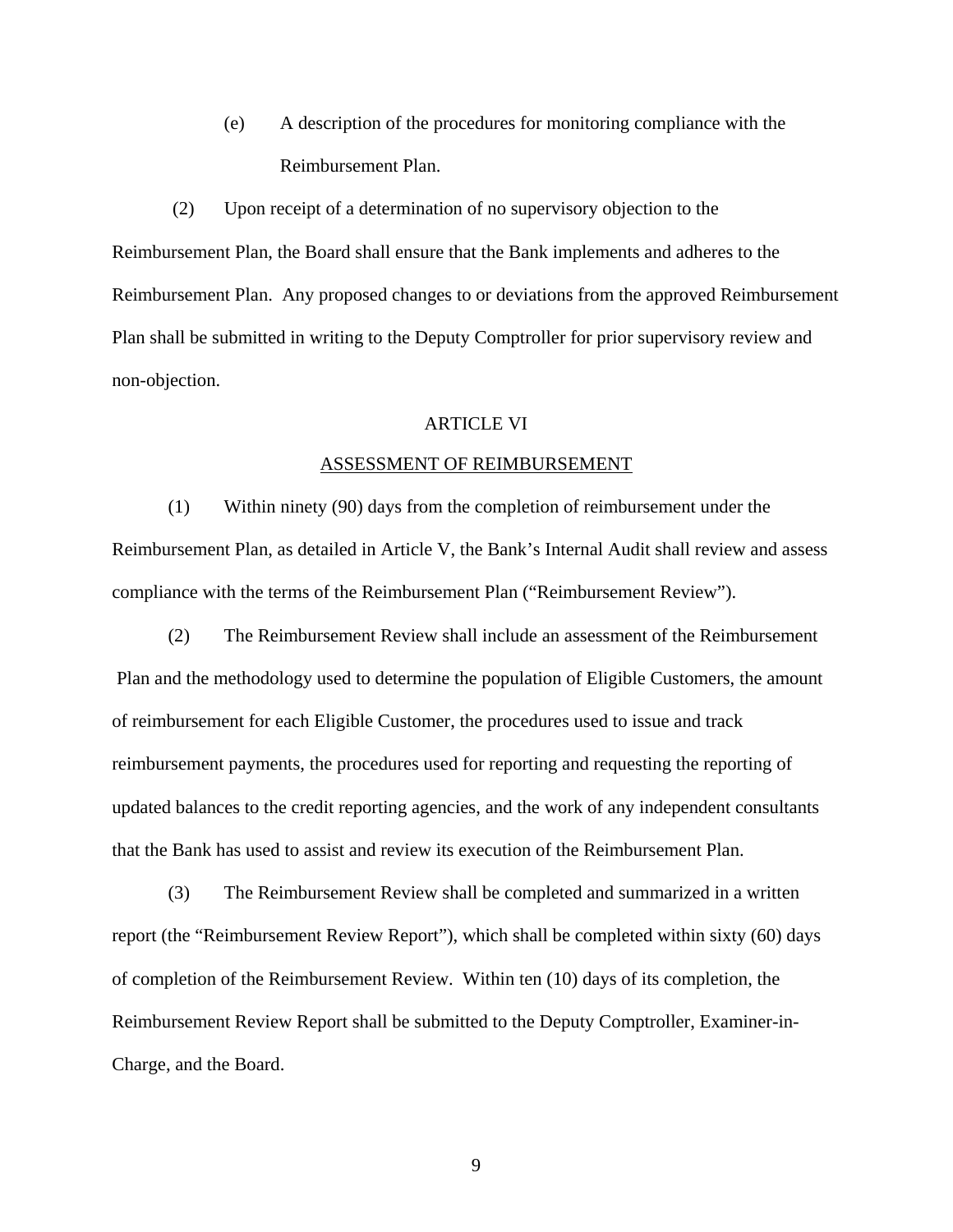(4) Any (including all draft and finalized) communications, workpapers, or work product related to the Reimbursement Review shall be made available to the OCC immediately upon request of the Examiner-in-Charge.

# ARTICLE VII

## THIRD PARTY MANAGEMENT

(1) For the purposes of this Article and this Order, "Third-Party" refers to any third party that provides marketing, sales, delivery, servicing, and/or fulfillment of services for consumer products offered, pursuant to a contractual obligation to the Bank, by the third party and marketed, pursuant to a contractual obligation of the Bank, by the Bank on behalf of the third party as optional add-on products to Bank credit cards and/or as optional add-on products to other consumer products of the Bank.

(2) Within ninety (90) days of this Order, the Bank shall submit its Board-approved written policy governing the management of Third Parties ("Third-Party Management Policy") to the Examiner-in-Charge for prior determination of no supervisory objection. At a minimum, the Third-Party Management Policy shall require:

- (a) An analysis, to be conducted by the Bank prior to the Bank entering into a contract with the Third Party, of the ability of the Third Party to perform the marketing, sales, delivery, servicing, and fulfillment of services for the product(s) in compliance with all applicable consumer protection laws and Bank policies and procedures.
- (b) For new and renewed contracts, a written contract between the Bank and the Third Party, which sets forth the responsibilities of each party, especially: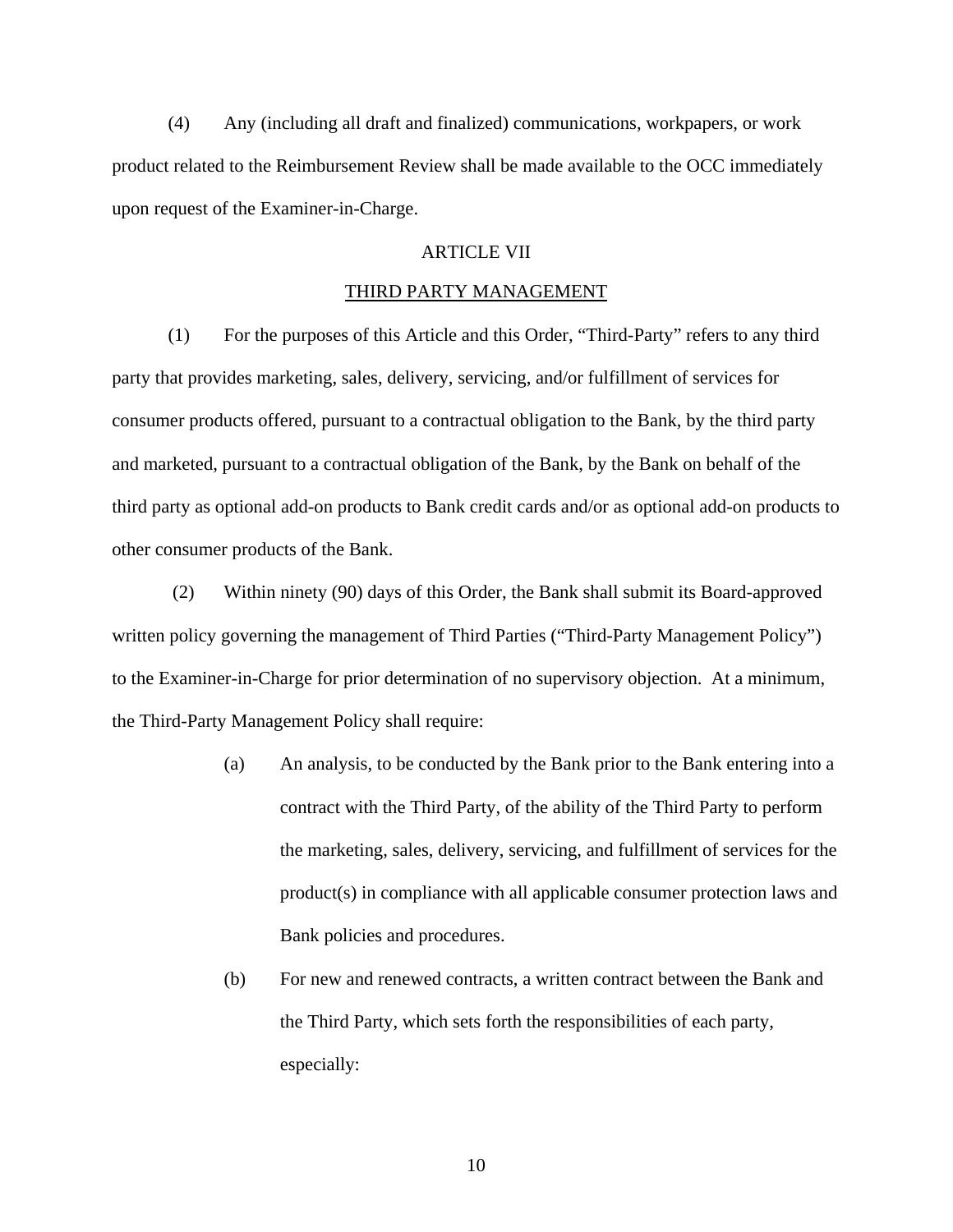- (i) The Third Party's specific performance responsibilities and duty to maintain adequate internal controls over the marketing, sales, delivery, servicing, and fulfillment of services for the products;
- (ii) The Third Party's responsibilities and duty to provide adequate training on applicable consumer protection laws and Bank policies and procedures to all Third Party employees or agents engaged in the marketing, sales, delivery, servicing, and fulfillment of services for the product(s);
- (iii) Granting the Bank the authority to conduct periodic onsite reviews of the Third Party's controls, performance, and information systems as they relate to the marketing, sales, delivery, servicing, and fulfillment of services for the product(s); and
- (iv) The Bank's right to terminate the contract if the Third Party materially fails to comply with the terms specified in the contract, including the terms required by this paragraph.
- (c) Periodic onsite review by the Bank of the Third Party's controls, performance, and information systems.

(3) Upon receipt of a determination of no supervisory objection to the Third-Party Management Policy submitted pursuant to Paragraph (2) of this Article, the Board shall ensure that the Bank implements and adheres to the Third-Party Management Policy. Any proposed changes or deviations from the approved Third-Party Management Policy shall be submitted in writing to the Examiner-in-Charge for prior supervisory review and non-objection.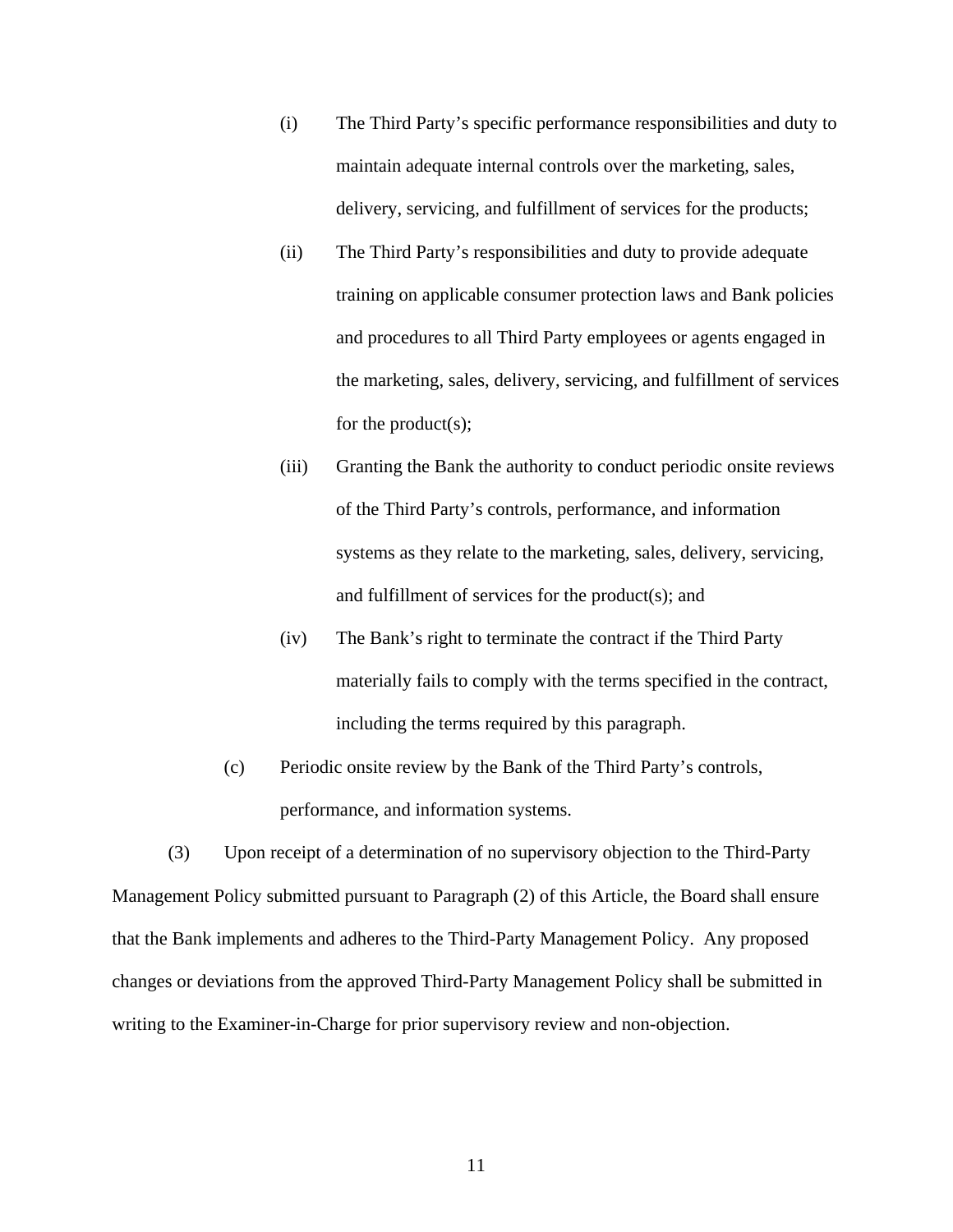(4) The Bank's Internal Audit department shall periodically conduct an assessment of the Bank's adherence to the Third-Party Management Policy. Such assessments shall occur within one hundred twenty (120) days after the Bank's receipt of a determination of no supervisory objection to the Third-Party Management Policy, and periodically but at least annually thereafter, and the findings shall be memorialized in writing. Within thirty (30) days of completing each assessment, Internal Audit shall provide its written findings to the Audit Committee, the Deputy Comptroller, and the Examiner-in-Charge.

(5) The Board shall ensure that there is oversight of the Third-Party Management Policy.

#### ARTICLE VIII

### APPROVAL, IMPLEMENTATION, AND REPORTS

(1) The Bank shall submit the written plans, programs, policies, and procedures required by this Order for review and determination of no supervisory objection to the Deputy Comptroller or the Examiner-in-Charge within the applicable time periods set forth in Articles IV through VII. The Board shall ensure that the Bank submits the plans, programs, policies, and procedures to the Deputy Comptroller or Examiner-in-Charge for prior written determination of no supervisory objection. In the event the Deputy Comptroller or Examiner-in-Charge asks the Bank to revise the plans, programs, policies, or procedures, the Bank shall promptly make necessary and appropriate revisions and resubmit the materials to the Deputy Comptroller or Examiner-in-Charge for review and determination of no supervisory objection. Upon receiving written notice of no supervisory objection from the Deputy Comptroller or Examiner-in-Charge, the Board shall ensure that the Bank implements and thereafter adheres to the plans, programs, policies, and procedures.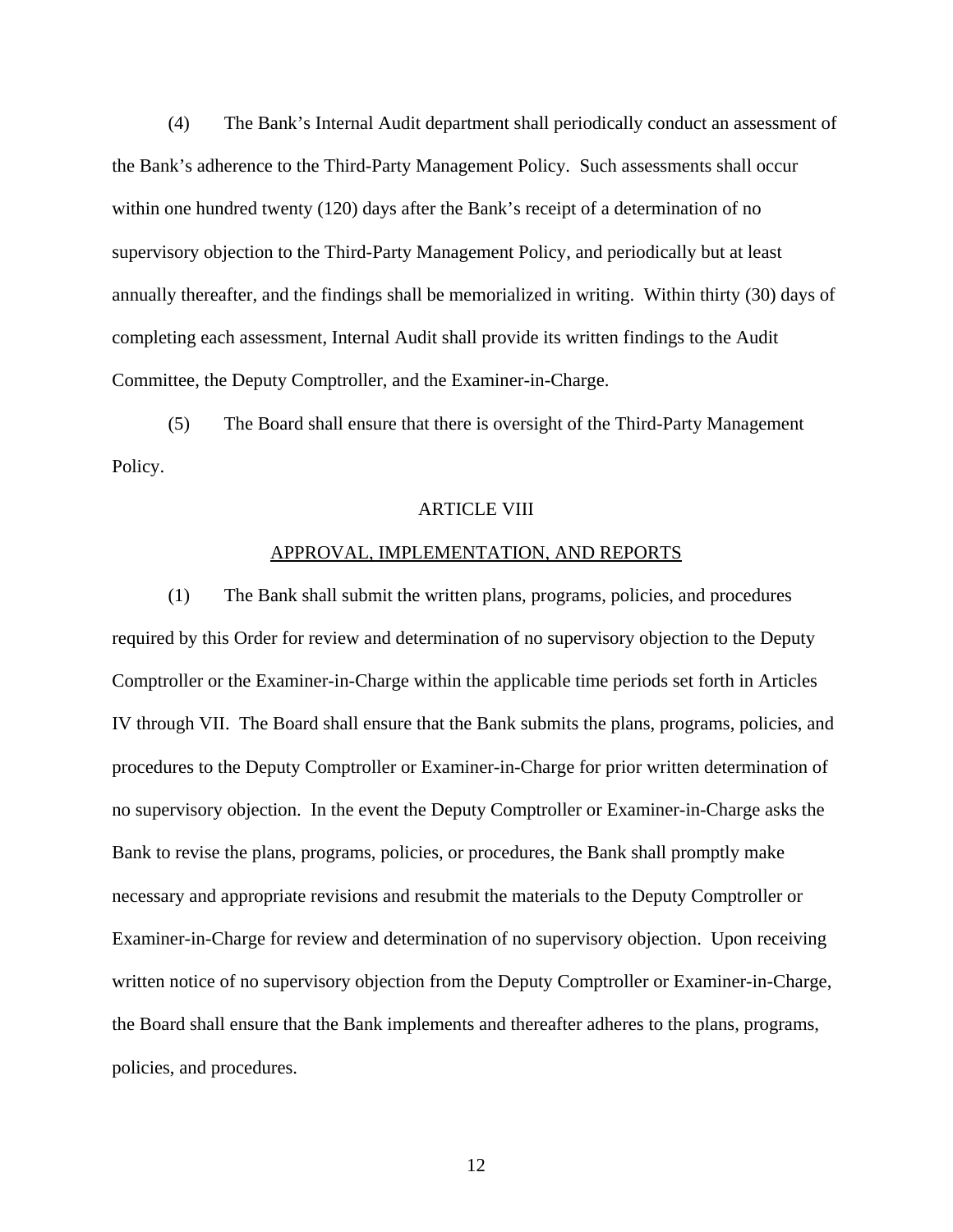(2) During the term of this Order, the required plans, programs, policies, and procedures shall not be amended or rescinded in any material respect without a prior written determination of no supervisory objection from the Deputy Comptroller or Examiner-in-Charge.

(3) During the term of this Order, the Bank shall revise the required plans, programs, policies, and procedures as necessary to incorporate new, or changes to, applicable legal requirements and supervisory guidelines.

(4) The Board shall ensure that the Bank has processes, personnel, and control systems to ensure implementation of and adherence to the plans, programs, policies, and procedures required by this Order.

(5) Within ninety (90) days after the effective date of this Order and quarterly thereafter, the Bank, acting through the Compliance Committee and the Board as contemplated by Paragraphs (2) and (3) of Article II, shall submit to the OCC a written progress report detailing the form and manner of all actions taken to secure compliance with the provisions of this Order and the results thereof. The progress report shall include information sufficient to validate compliance with this Order. The OCC may, in writing, discontinue the requirement for progress reports or modify the reporting schedule.

(6) All communication regarding this Order shall be sent to:

- (a) Morris R. Morgan Deputy Comptroller Large Bank Supervision Office of the Comptroller of the Currency  $400$  7<sup>th</sup> Street S.W. Washington, DC 20219
- (b) Grace E. Dailey Examiner-in-Charge National Bank Examiners U.S. Bancorp Center Nicollet Mall, BC-MN-H170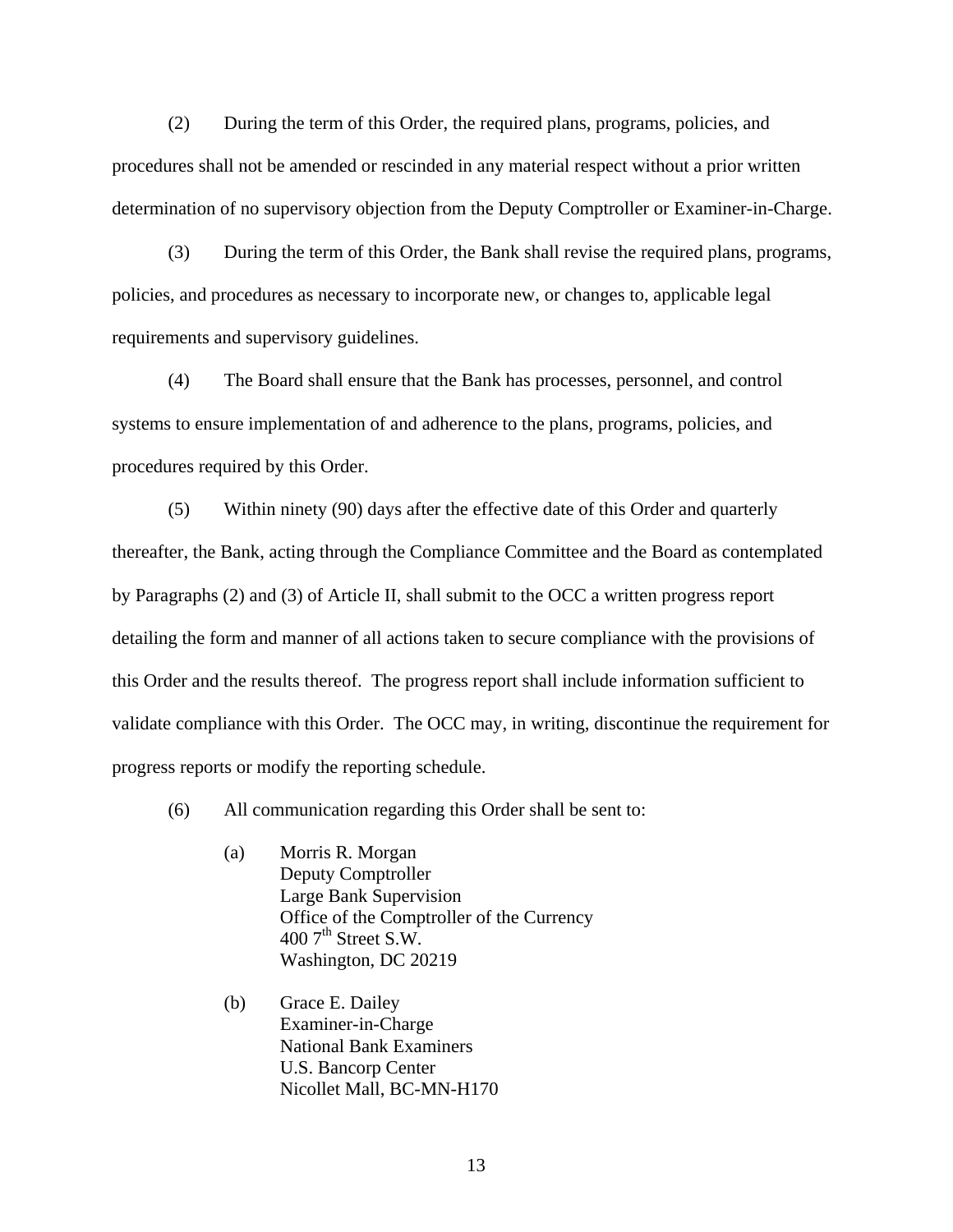#### Minneapolis, MN 55402-4302

or such other individuals or addresses as directed by the OCC.

# ARTICLE IX

# OTHER PROVISIONS

(1) Although this Order requires the Bank to submit certain actions, plans, programs, and policies for the review or prior written determination of no supervisory objection by the Deputy Comptroller or the Examiner-in-Charge, the Board has the ultimate responsibility for proper and sound management of the Bank.

(2) If, at any time, the Comptroller deems it appropriate in fulfilling the responsibilities placed upon him by the several laws of the United States to undertake any action affecting the Bank, nothing in this Order shall in any way inhibit, estop, bar, or otherwise prevent the Comptroller from so doing.

(3) This Order constitutes a settlement of the cease and desist proceeding against the Bank contemplated by the Comptroller, based on the practices and violation of law described in the Comptroller's Findings set forth in Article I of this Order. The OCC releases and discharges the Bank from all potential liability for a cease and desist order that has been or might have been asserted by the OCC based on the practices and violation described in the Comptroller's Findings set forth in Article I of the Order, to the extent known to the OCC as of the effective date of the Order. Provided, however, that nothing in the Stipulation or this Order shall prevent the Comptroller from instituting other enforcement actions against the Bank or any of its institutionaffiliated parties based on the findings set forth in this Order, or any other findings, and nothing in the Stipulation or this Order shall preclude or affect any right of the OCC to determine and ensure compliance with the terms and provisions of the Stipulation or this Order.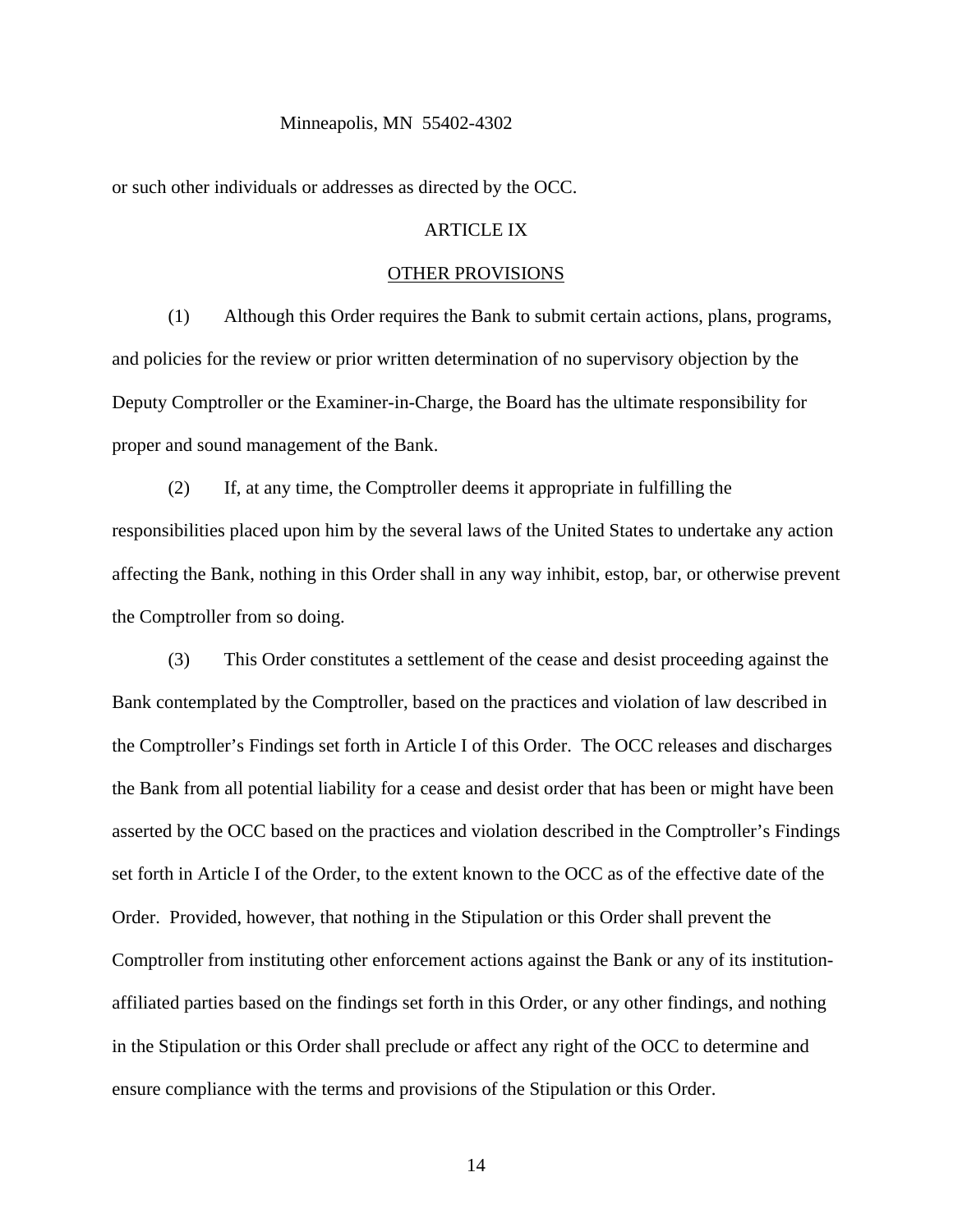(4) This Order is and shall become effective upon its execution by the Comptroller, through his authorized representative whose hand appears below. The Order shall remain effective and enforceable, except to the extent that, and until such time as, any provision of this Order shall be amended, suspended, waived, or terminated in writing by the Comptroller or his authorized representative.

(5) Any time limitations imposed by this Order shall begin to run from the effective date of this Order, as shown below, unless the Order specifies otherwise. The time limitations may be extended in writing by the Deputy Comptroller for good cause upon written application by the Board. Any request to extend any time limitation shall include a statement setting forth in detail the special circumstances that prevent the Bank from complying with the time limitation, and shall be accompanied by relevant supporting documentation. The Deputy Comptroller's decision regarding the request is final and not subject to further review.

(6) The terms and provisions of this Order apply to the Bank and its subsidiaries, even though those subsidiaries are not named as parties to this Order. The Bank shall integrate any activities done by a subsidiary into its plans, policies, programs, and processes required by this Order. The Bank shall ensure that its subsidiaries comply with all terms and provisions of this Order.

(7) This Order is intended to be, and shall be construed to be, a final order issued pursuant to 12 U.S.C. § 1818(b), and expressly does not form, and may not be construed to form, a contract binding the Comptroller or the United States. Without limiting the foregoing, nothing in this Order shall affect any action against the Bank or its institution-affiliated parties by a bank regulatory agency, the United States Department of Justice, or any other law enforcement agency.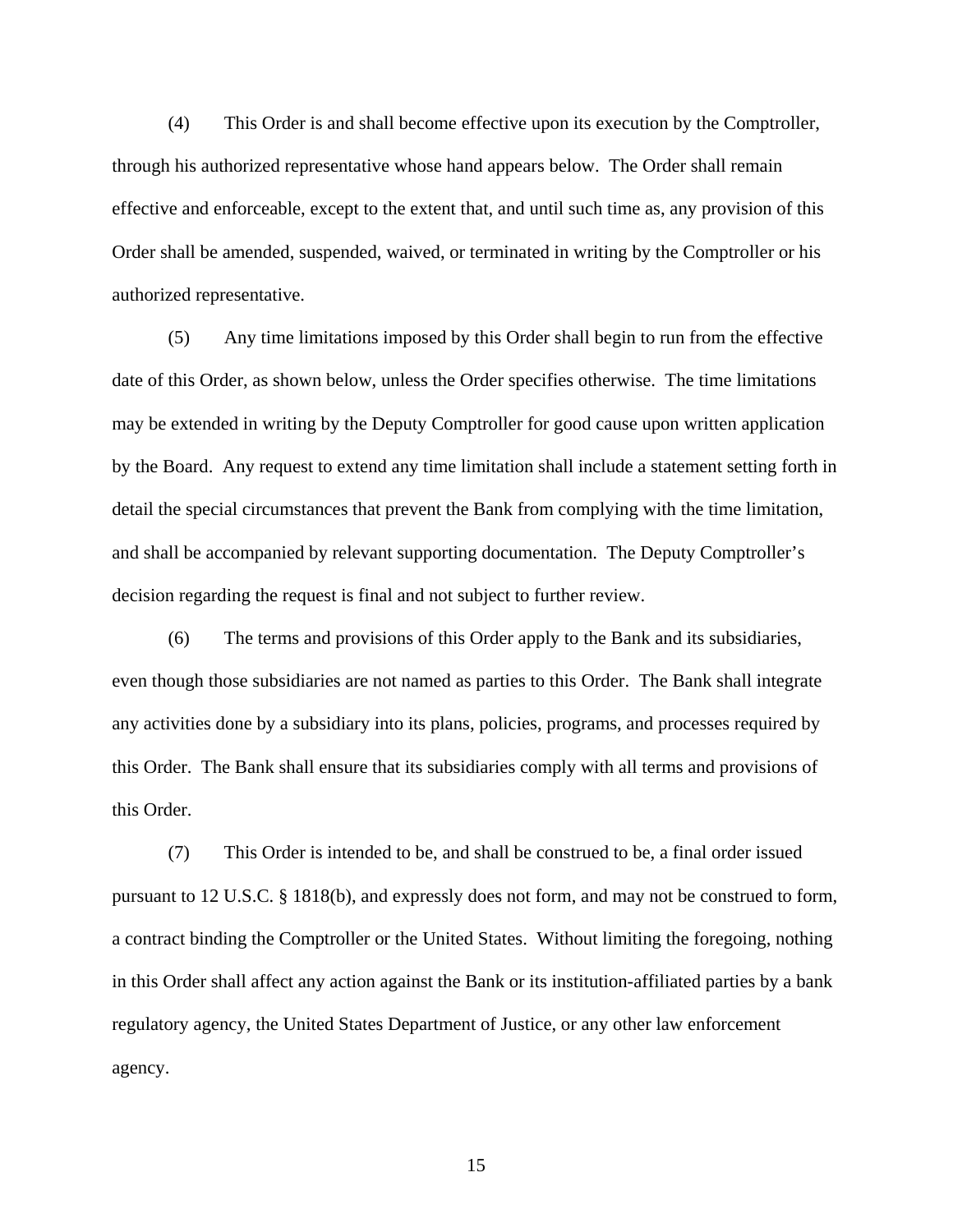(8) The terms of this Order, including this paragraph, are not subject to amendment or modification by any extraneous expression, prior agreements, or prior arrangements between the parties, whether oral or written.

IT IS SO ORDERED, this  $24<sup>th</sup>$  day of September , 2014.

 /s/ Morris R. Morgan \_ Morris R. Morgan Deputy Comptroller Large Bank Supervision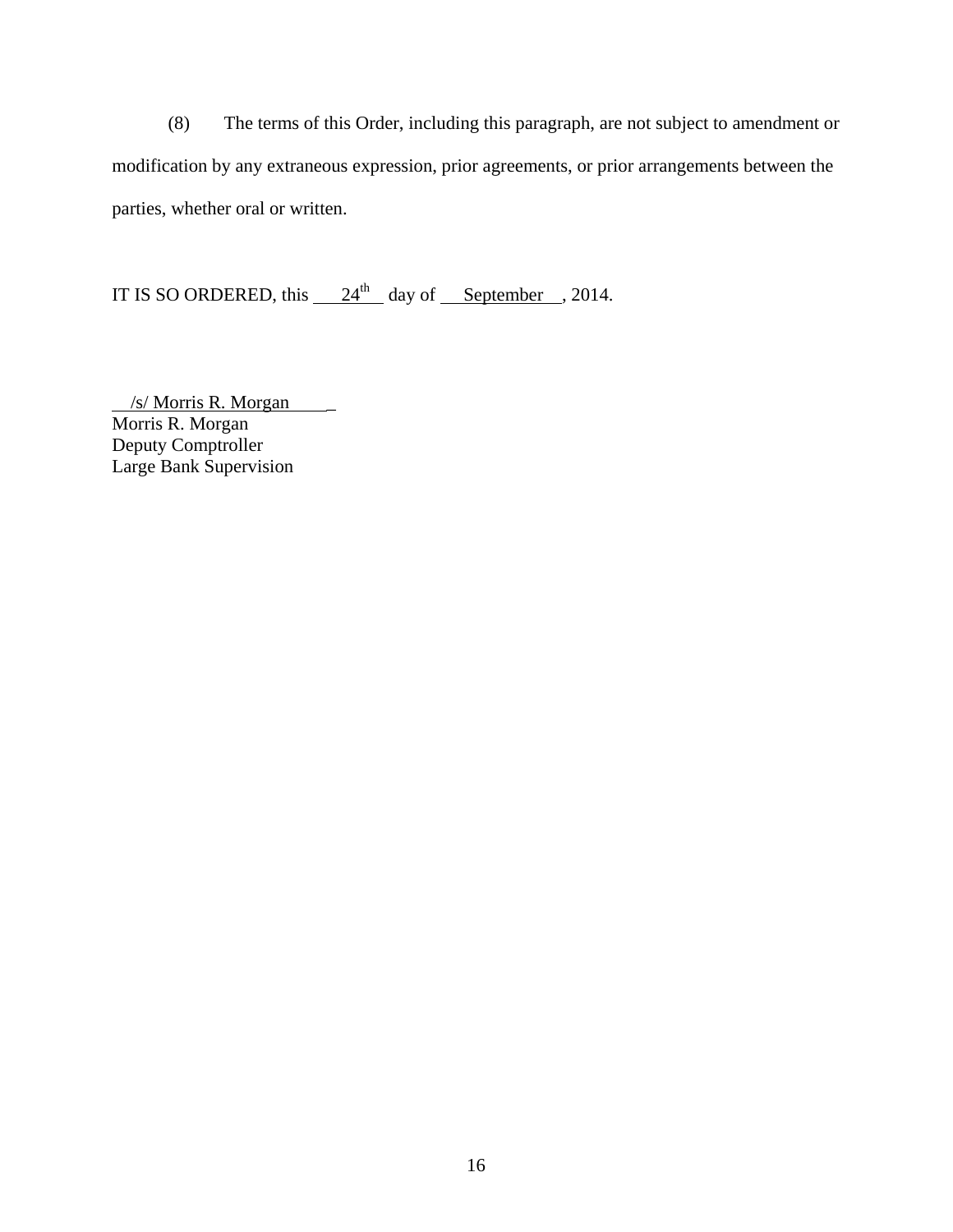# **UNITED STATES OF AMERICA DEPARTMENT OF THE TREASURY COMPTROLLER OF THE CURRENCY**

)

)

) )

)

### **In the Matter of:** )

 $\overline{a}$ 

U.S. Bank National Association Cincinnati, OH

AA-EC-2014-36

# **STIPULATION AND CONSENT TO THE ISSUANCE OF A CONSENT ORDER**

**WHEREAS**, the Comptroller of the Currency of the United States of America ("Comptroller"), based upon information derived from the exercise of his regulatory and supervisory responsibilities, intends to issue a cease and desist order to U.S. Bank, National Association, Cincinnati, Ohio ( "Bank"), pursuant to 12 U.S.C. § 1818(b), for the violation of Section 5 of the Federal Trade Commission Act, 15 U.S.C. § 45(a)(1) by the Bank and by U.S. Bank National Association ND, Fargo, North Dakota, which was merged into U.S. Bank on May 13, 2013 (collectively, "Banks"), related to billing practices with regard to identity theft protection products;

**WHEREAS**, in the interest of cooperation and to avoid additional costs associated with administrative and judicial proceedings with respect to the above matter, the Bank, through its duly elected and acting Board of Directors (the "Board"), has agreed to execute this Stipulation and Consent to the Issuance of a Consent Order ("Stipulation"), that is accepted by the Comptroller, through his duly authorized representative;

 **NOW, THEREFORE**, in consideration of the above premises, it is stipulated by the Bank that: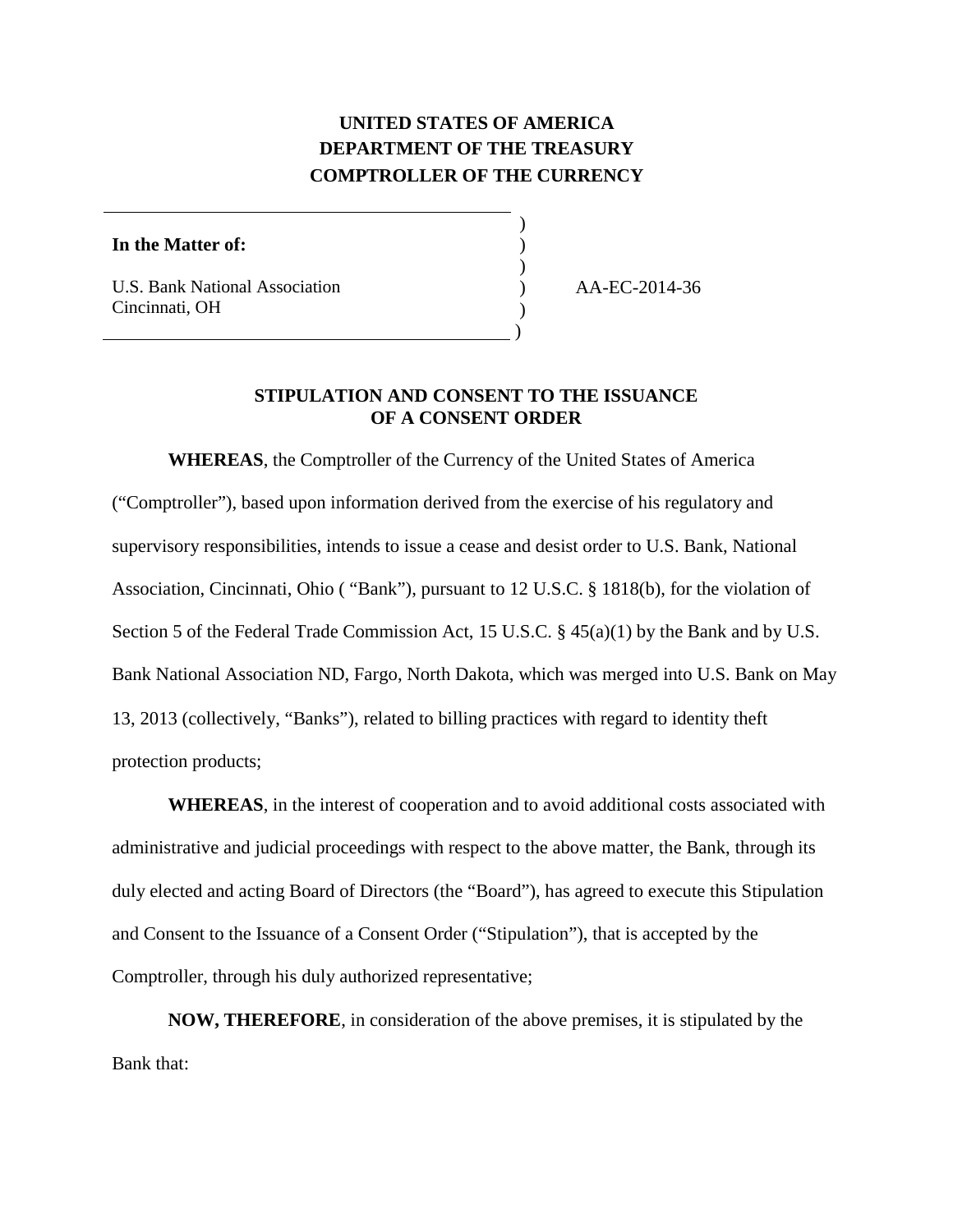# ARTICLE I

### **JURISDICTION**

(1) The Bank is a national banking association chartered and examined by the Comptroller pursuant to the National Bank Act of 1864, as amended, 12 U.S.C. § 1 *et seq*.

(2) The Comptroller is "the appropriate Federal banking agency" regarding the Bank pursuant to 12 U.S.C. §§ 1813(q) and 1818(b).

(3) The Bank is an "insured depository institution" within the meaning of 12 U.S.C.  $§ 1818(b)(1).$ 

# ARTICLE II

#### **CONSENT**

(1) The Bank, without admitting or denying any wrongdoing, consents and agrees to issuance of the accompanying Consent Order by the Comptroller.

(2) The terms and provisions of the Consent Order apply to U.S. Bank, National Association and all of its subsidiaries, even though those subsidiaries are not named as parties to the Consent Order.

(3) The Bank consents and agrees that the Consent Order shall be deemed an "order issued with the consent of the depository institution" pursuant to 12 U.S.C. § 1818(h)(2), and consents and agrees that the Consent Order shall become effective upon its execution by the Comptroller through his authorized representative, and shall be fully enforceable by the Comptroller pursuant to 12 U.S.C. § 1818(i).

(4) Notwithstanding the absence of mutuality of obligation, or of consideration, or of a contract, the Comptroller may enforce any of the commitments or obligations herein undertaken by the Bank under his supervisory powers, including 12 U.S.C. § 1818(b), and not as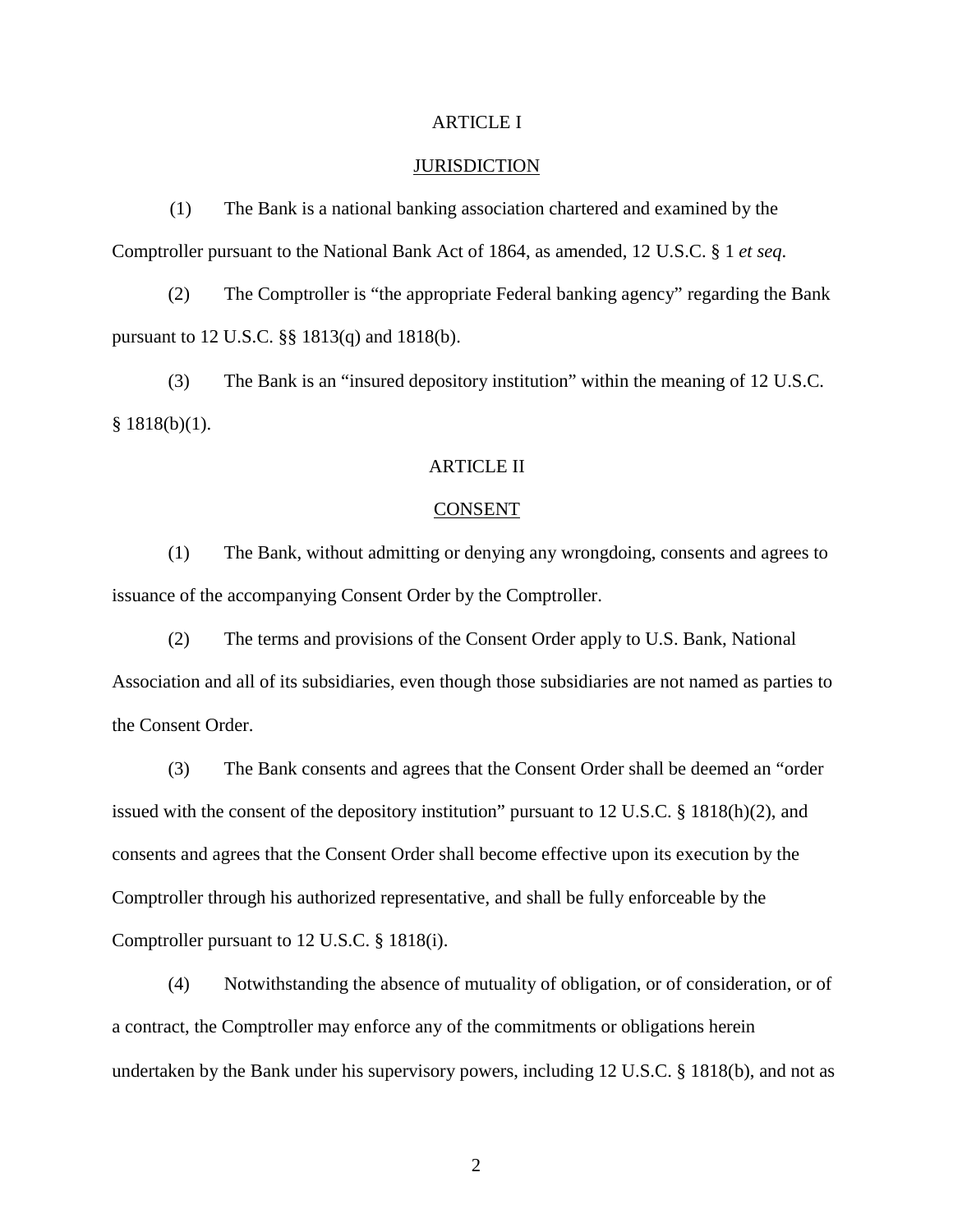a matter of contract law. The Bank expressly acknowledges that neither the Bank nor the Comptroller has any intention to enter into a contract.

(5) The Bank declares that no separate promise or inducement of any kind has been made by the Comptroller, or by his agents or employees, to cause or induce the Bank to consent to the issuance of the Consent Order and/or execute this Stipulation.

 the Comptroller, or any other federal bank regulatory agency or entity, or any officer or employee of any of those entities to a contract affecting the Comptroller's exercise of his (6) The Bank expressly acknowledges that no officer or employee of the Comptroller has statutory or other authority to bind the United States, the United States Treasury Department, supervisory responsibilities.

(7) The Consent Order constitutes a settlement of the cease and desist proceeding against the Bank contemplated by the Comptroller, based on the practices and violation of law described in the Comptroller's Findings set forth in Article I of the Consent Order. The Comptroller releases and discharges the Bank from all potential liability for a cease and desist order that has been or might have been asserted by the Comptroller based on the practices and violation described in the Comptroller's Findings set forth in Article I of the Consent Order, to the extent known to the Comptroller as of the effective date of the Consent Order. Provided, however that nothing in this Stipulation or Consent Order shall prevent the Comptroller from instituting other enforcement actions against the Bank or any of its institution-affiliated parties based on the findings set forth in the Consent Order, or any other findings. The practices and violation described in Article I of the Consent Order may be utilized by the Comptroller in other future enforcement actions against the Bank or its institution-affiliated parties, including, without limitation, to establish a pattern or practice of violations or unsafe or unsound practices or the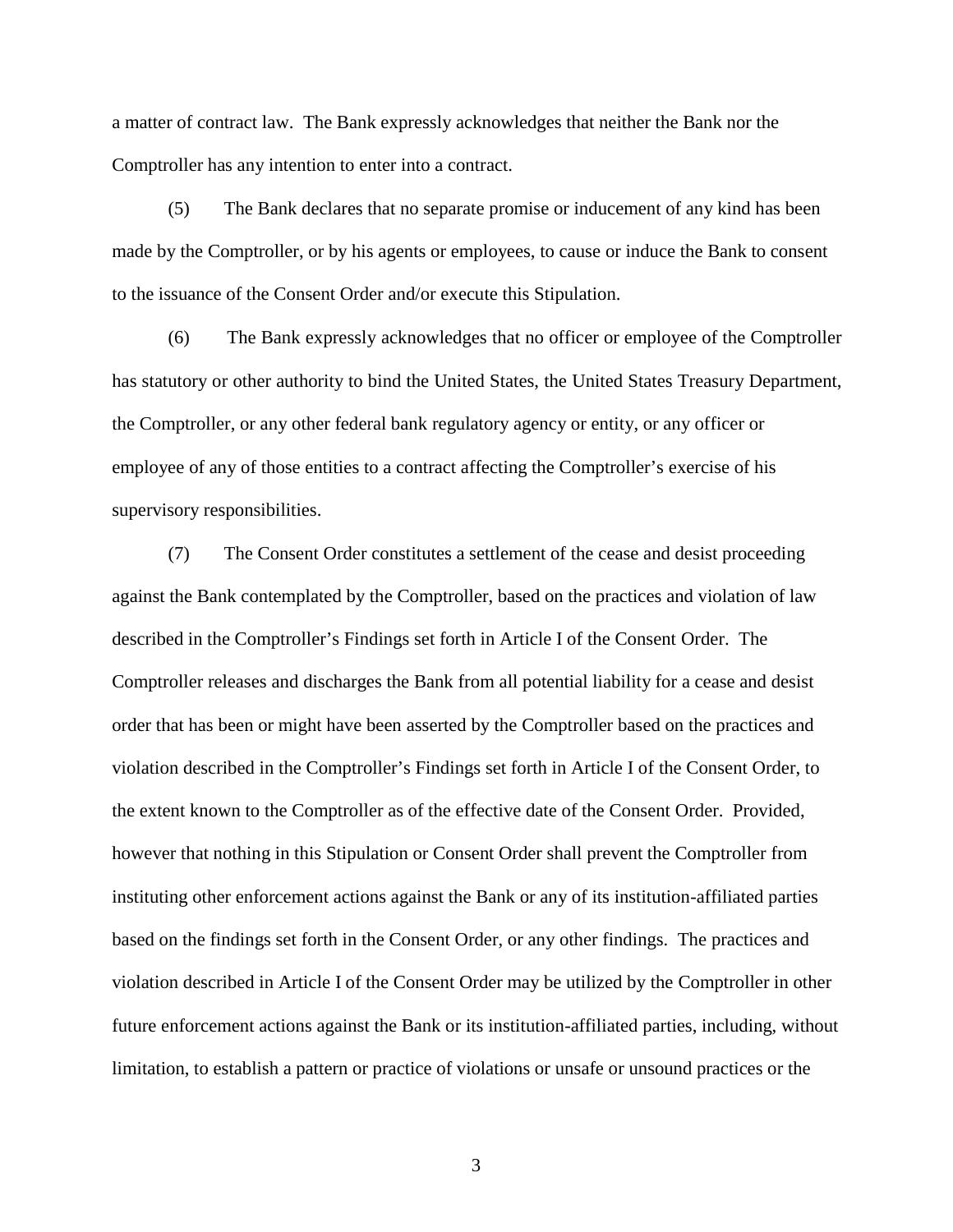continuation of a pattern or practice of violations or unsafe or unsound practices. This release shall not preclude or affect any right of the Comptroller to determine and ensure compliance with the terms and provisions of this Stipulation or the Consent Order.

# ARTICLE III

### WAIVERS

(1) The Bank, by executing this Stipulation and consenting to the Consent Order,

waives:

- (a) Any and all rights to the issuance of a Notice of Charges pursuant to 12 U.S.C. § 1818(b);
- (b) Any and all procedural rights available in connection with the issuance of the Consent Order;
- (c) Any and all rights to a hearing and a final agency decision pursuant to 12 U.S.C. § 1818(b) and (h), 12 C.F.R. Part 19;
- (d) Any and all rights to seek any type of administrative or judicial review of the Consent Order;
- (e) Any and all claims for fees, costs, or expenses against the Comptroller, or any of his agents or employees, related in any way to this enforcement matter or the Consent Order, whether arising under common law or under the terms of any statute, including, but not limited to, the Equal Access to Justice Act, 5 U.S.C. § 504 and 28 U.S.C. § 2412;
- (f) Any and all rights to assert this proceeding, this Stipulation, consent to the issuance of the Consent Order, and/or the issuance of the Consent Order, as the basis for a claim of double jeopardy in any pending or future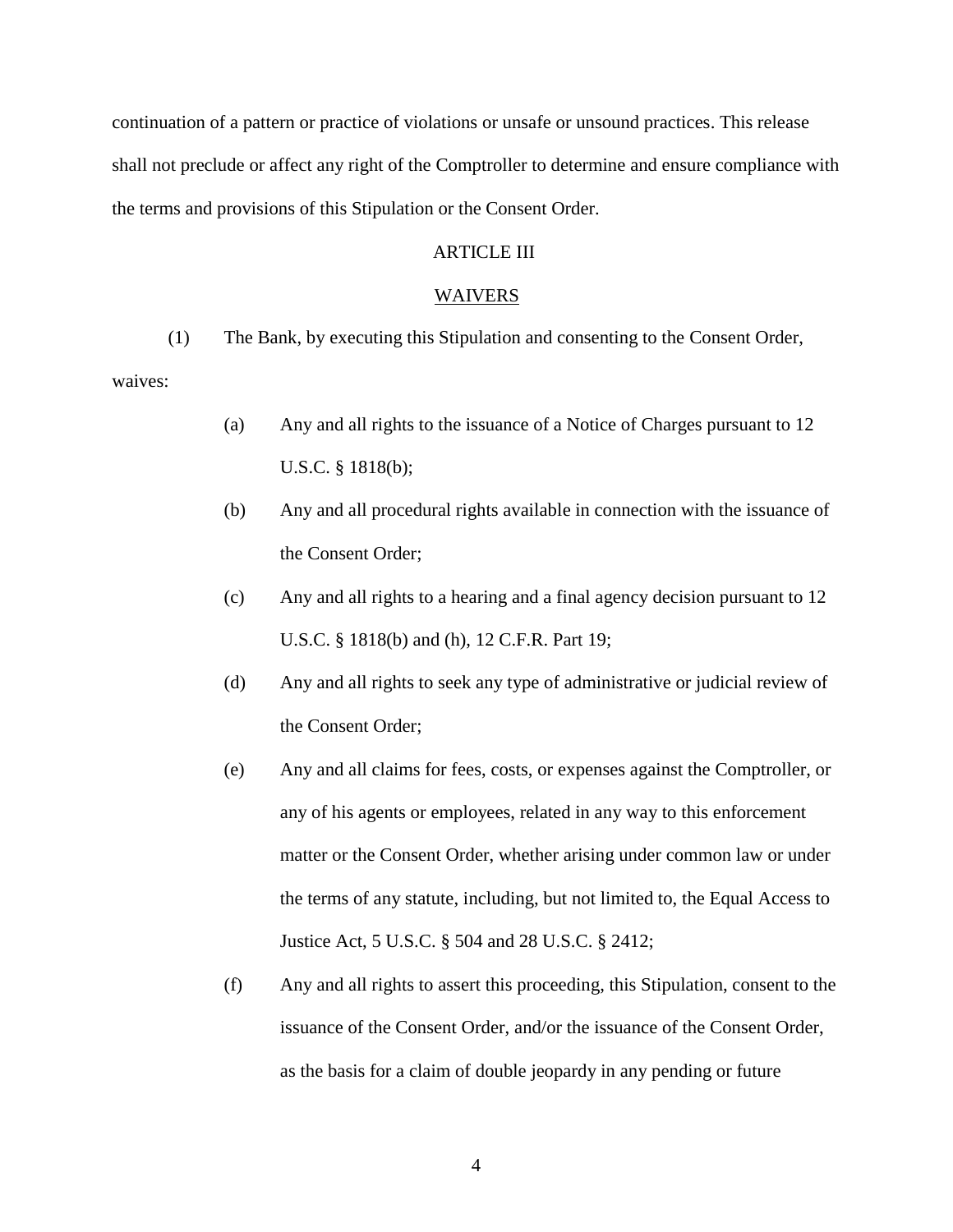proceeding brought by the United States Department of Justice or any other governmental entity; and

(g) Any and all rights to challenge or contest the validity of the Consent Order.

# ARTICLE IV

### ELIGIBLE BANK – OTHER PROVISIONS

- (1) As a result of the Consent Order:
	- (a) The Bank is an "eligible bank" pursuant to  $12 \text{ C.F.R.}$  §  $5.3(g)(4)$  for the purposes of 12 C.F.R. Part 5 regarding rules, policies and procedures for corporate activities, unless otherwise informed in writing by the Office of the Comptroller of the Currency ("OCC");
	- writing by the OCC; (b) The Bank is not subject to the limitation of 12 C.F.R.  $\S$  5.51(c)(6)(ii) for the purposes of 12 C.F.R. § 5.51 requiring OCC approval of a change in directors and senior executive officers, unless otherwise informed in
	- (c) The Bank is not subject to the limitation on golden parachute and indemnification payments provided by 12 C.F.R.  $\S$  359.1(f)(1)(ii)(C) and 12 C.F.R.  $\S$  5.51(c)(6)(ii), unless otherwise informed in writing by the OCC;
	- (d) The Bank's status as an "eligible bank" remains unchanged pursuant to 12 C.F.R. § 24.2(e)(4) for the purposes of 12 C.F.R. Part 24 regarding community and economic development, unless otherwise informed in writing by the OCC; and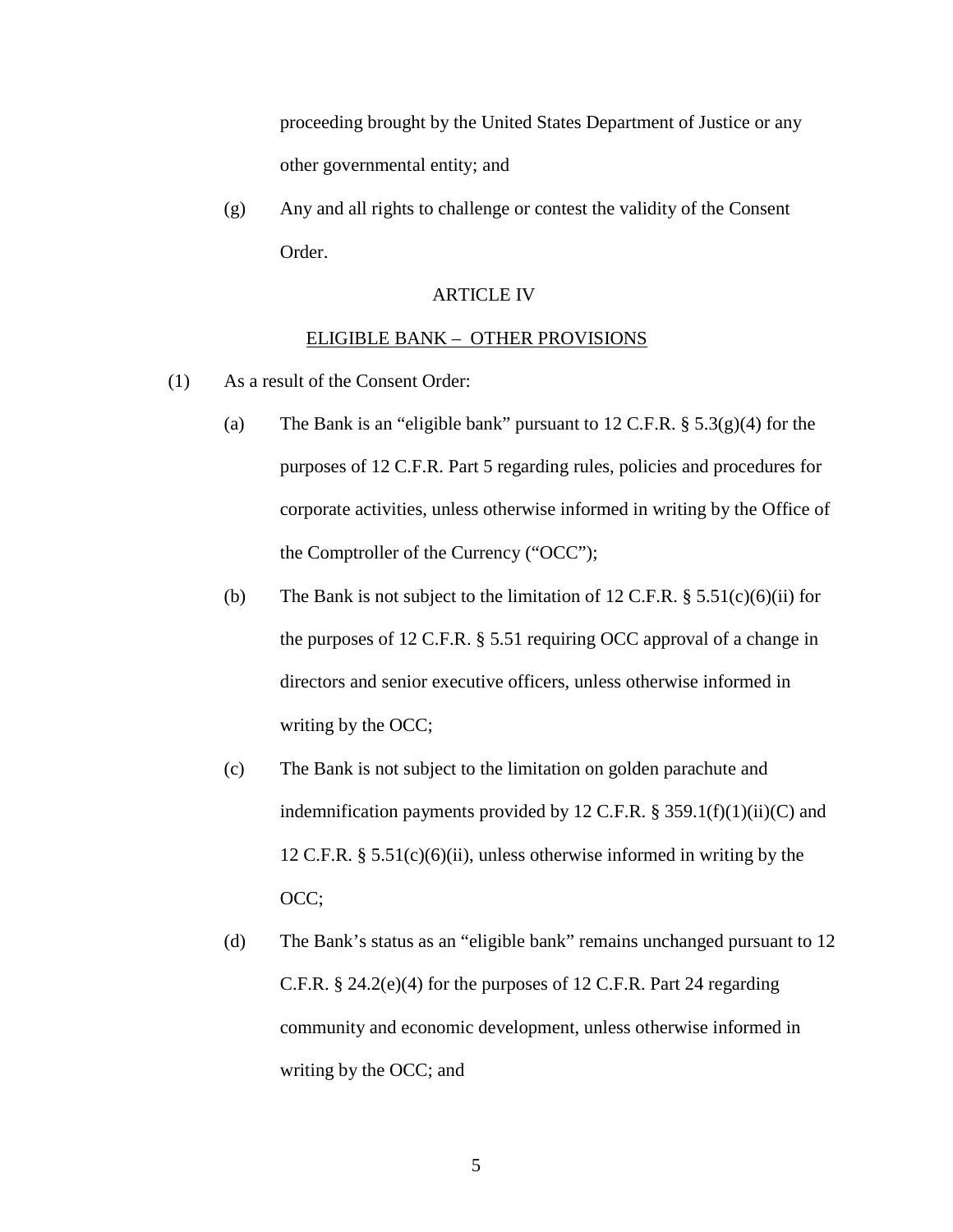(e) The Consent Order shall not be construed to be a "written agreement, order, or capital directive" within the meaning of 12 C.F.R. § 6.4, unless the OCC informs the Bank otherwise in writing.

### ARTICLE V

### CLOSING

(1) The provisions of this Stipulation and the Consent Order shall not inhibit, estop, bar, or otherwise prevent the Comptroller from taking any other action affecting the Bank if, at any time, he deems it appropriate to do so to fulfill the responsibilities placed upon him by the several laws of the United States of America.

(2) Nothing in this Stipulation or the Consent Order shall preclude any proceedings brought by the Comptroller to enforce the terms of the Consent Order, and nothing in this Stipulation or the Consent Order constitutes, nor shall the Bank contend that it constitutes, a release, discharge, compromise, settlement, dismissal, or resolution of any actions, or in any way affects any actions that may be or have been brought by any other representative of the United States or an agency thereof, including, without limitation, the United States Department of Justice.

(3) The terms of this Stipulation, including this paragraph, and of the Consent Order are not subject to amendment or modification by any extraneous expression, prior agreements or prior arrangements between the parties, whether oral or written.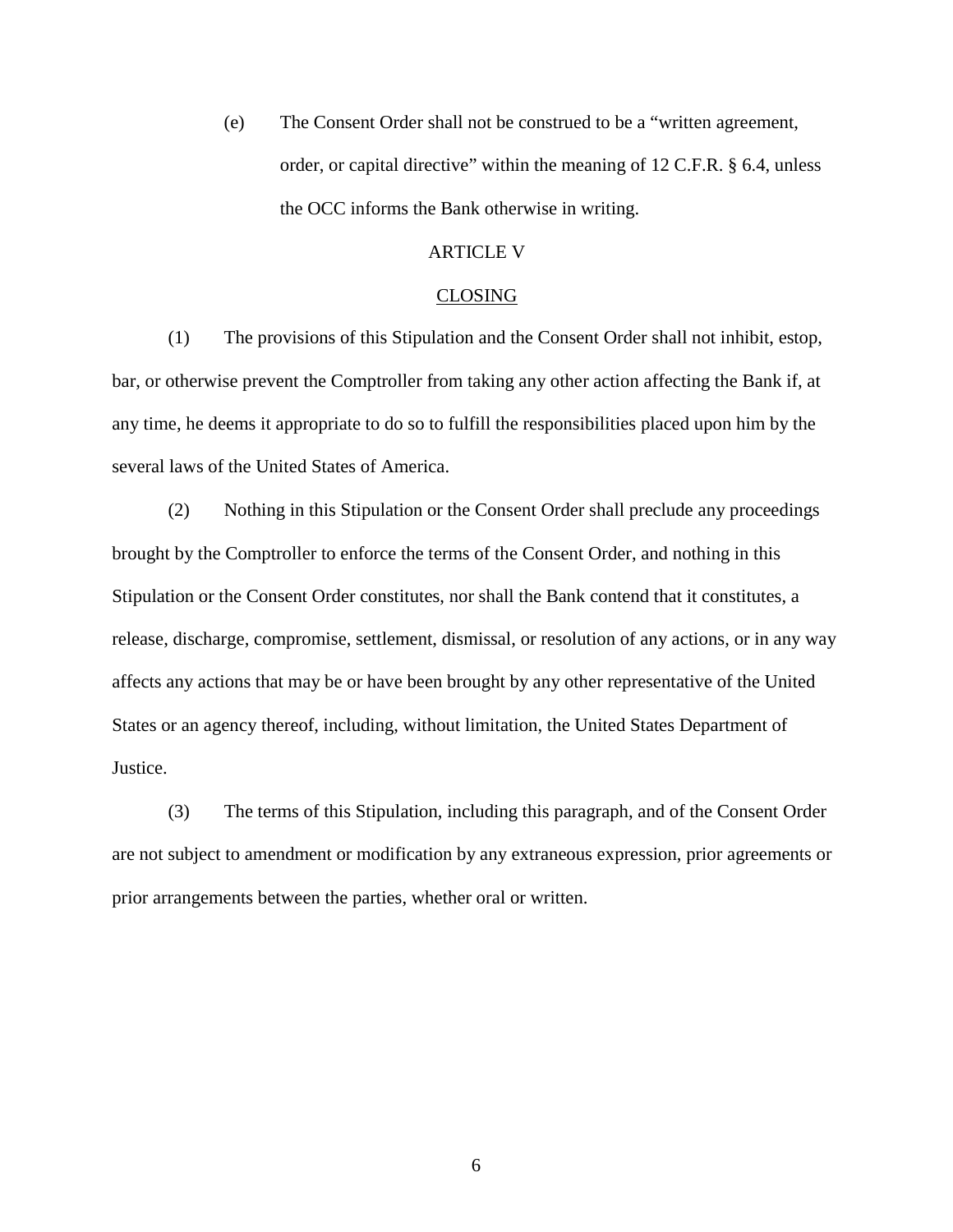| /s/ Richard K. Davis   | 9/12/14               |
|------------------------|-----------------------|
| Richard K. Davis       | Date                  |
|                        |                       |
|                        |                       |
| /s/ Jennie P. Carlson  | $9 - 12 - 14$         |
| Jennie P. Carlson      | Date                  |
|                        |                       |
|                        |                       |
| /s/ Andrew Cecere      | 9/12/14               |
| <b>Andrew Cecere</b>   | Date                  |
|                        |                       |
|                        |                       |
| /s/ James L. Chosy     | $9 - 12 - 14$<br>Date |
| James L. Chosy         |                       |
|                        |                       |
| /s/ A. D. Collins, Jr. | 9/12/14               |
| Arthur D. Collins, Jr. | Date                  |
|                        |                       |
|                        |                       |
| /s/ Terrance R. Dolan  | 9/12/14               |
| Terrance R. Dolan      | Date                  |
|                        |                       |
|                        |                       |
| /s/ J. R. Elmore       | $9 - 12 - 14$         |
| John R. Elmore         | Date                  |
|                        |                       |
|                        |                       |
| /s/ J. Hoesley         | $9 - 12 - 14$         |
| Joseph C. Hoesley      | Date                  |

IN TESTIMONY WHEREOF, the undersigned, as the duly elected and acting Board of Directors of U.S. Bank National Association, Cincinnati, Ohio, have hereunto set their hands on behalf of the Bank.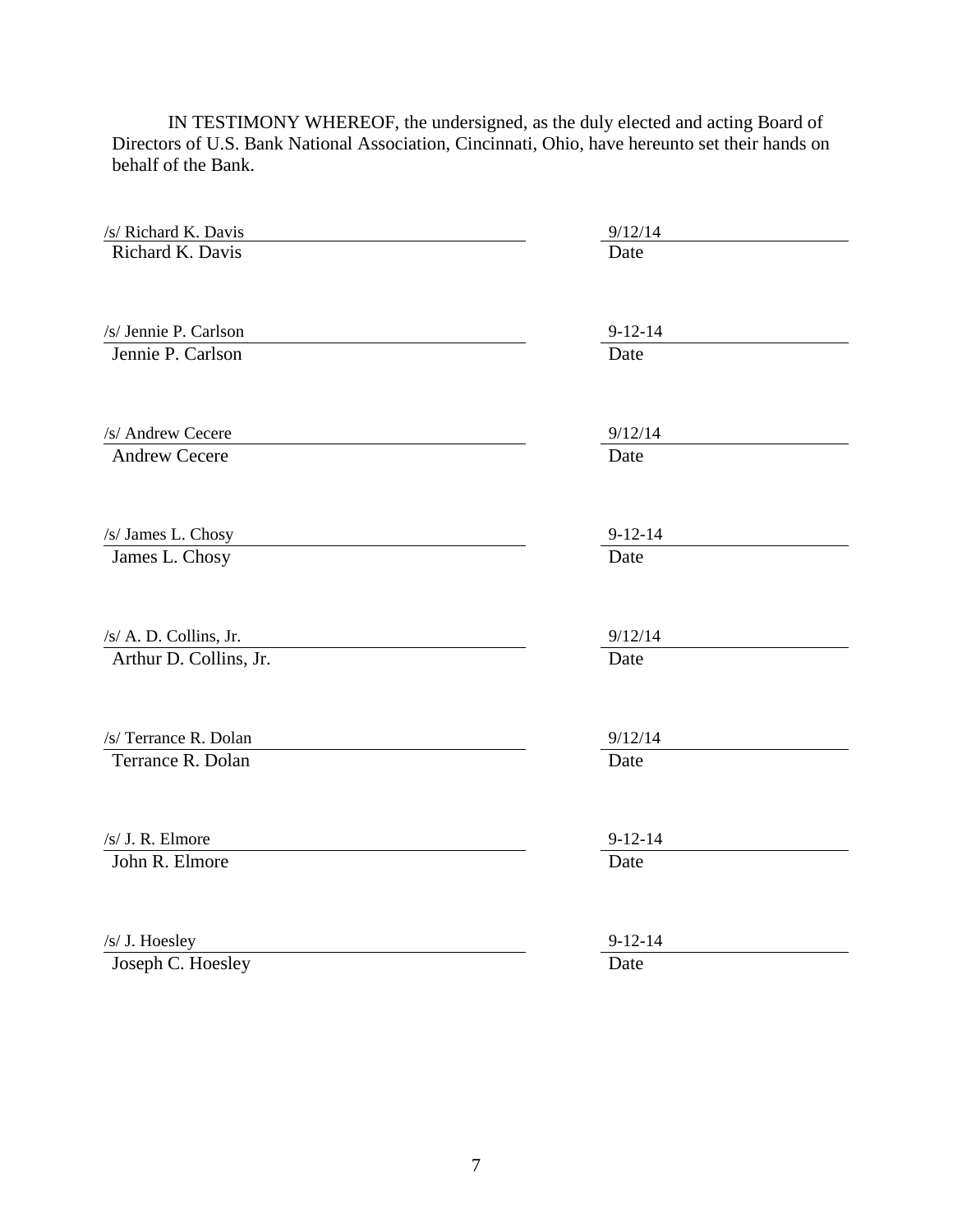| /s/ Pamela A. Joseph  | September 12, 2014 |
|-----------------------|--------------------|
| Pamela A. Joseph      | Date               |
| /s/ P. W. Parker      | $9 - 12 - 14$      |
| P.W. Parker           | Date               |
| /s/ R. B. Payne, Jr.  | 9/12/14            |
| Richard B. Payne, Jr. | Date               |
| /s/ Mark G. Runkel    | 9/12/14            |
| Mark G. Runkel        | Date               |
| /s/ Craig D. Schnuck  | 9/12/14            |
| Craig D. Schnuck      | Date               |
| /s/ Kent V. Stone     | 9/12/2014          |
| Kent V. Stone         | Date               |
| /s/ J. H. von Gillern | 9/12/2014          |
| Jeffry H. von Gillern | Date               |